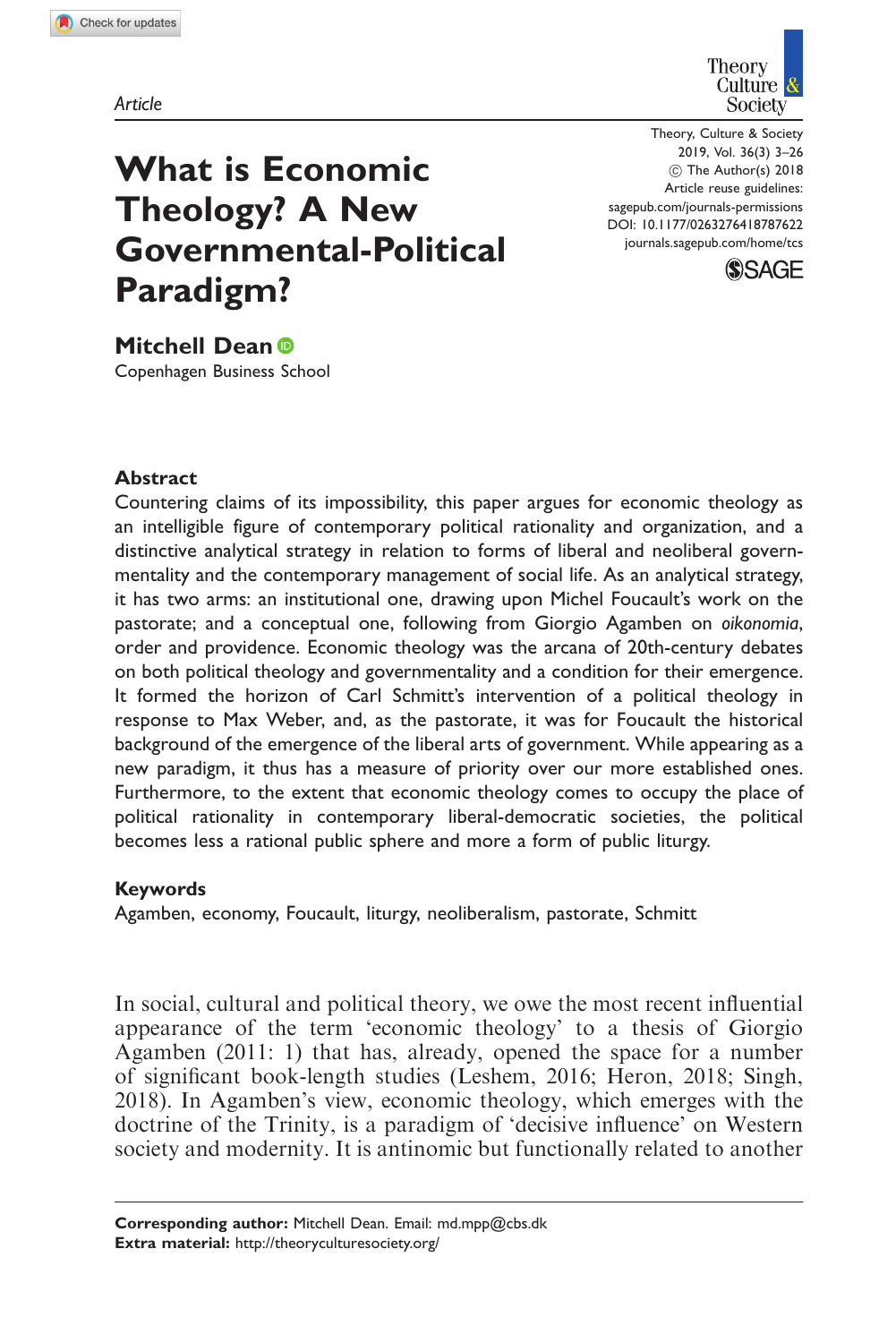paradigm, that of political theology. Rather than the monotheistic transcendence of the latter it offers us the idea of the *oikonomia* as an immanent domestic ordering of divine and human life. While political theology leads toward political philosophy and the theory of sovereignty, economic theology illuminates the rise of biopolitics with the 'current triumph of economy and government over every other aspect of social life'. A theological genealogy of the economy thus completes and extends Foucault's history of governmentality.

At the heart of this thesis is the identification of the Christian Trinity as an oikonomia. The term oikonomia appears in Aristotle and Xenophon to designate the management of the household, and is a compound of oikos, the household, defined in contradistinction to the polis, and nemein, or management or dispensation, the word from which nomos is derived (Agamben, 2011: 18–19; Leshem, 2016: 12–17). The term acquires further meanings around the sense of 'arrangement' in Stoic literature, especially its use to mean the ordering or arrangement of material or argument in rhetoric (Agamben, 2011: 19–20). Cicero, in this context, translates the term into the Latin dispositio, in a move that resonates with the post-structuralist figure of the dispositif (Fr) and dispostivo (It) as an internally organized 'economy of power relations' without a grounding in a supreme power or a founding structure. In the early Church Fathers (the Apologists), the term gradually assumed a tissue of theological senses including the management of the divine mysteries and, with Irenaeus, the plan for salvation of humans that unfolds according to the fullness of the ages (Leshem, 2016: 34–5). The passage regarding the Trinity as an economy was through the reversal of St Paul's phrase 'the economy of the mystery' hidden in God (Ephesians 3:9) to form the 'mystery of the economy' in Hippolytus and Tertullian (Agamben, 2011: 35–6; Leshem, 2016: 40–1; Heron, 2018: 26–7, 36–8). Now the term encompassed the incarnation of God in Christ and the very notion of the Holy Trinity. Its intellectual virtue is that it articulates or 'disposes' the divine Being into a Trinity while, simultaneously, preserving or 'harmonizing' its unity, as it unfolds God's plan for salvation. It thus provides a conciliation of competing claims of monotheism in Judaism and certain Christians, such as those called the Monarchians, and the Gnostic proliferation of the 'hypostases' of God, which portends a reversion to polytheism (Agamben, 2011: 36). Thus the early Church Fathers used this complexly determined term to articulate a single semantic field that could reconcile God's being and praxis, ontology and practical-historical plan for salvation, in an account of the divine government of the world.

At various times, and in different combinations in particular theologians, the oikonomia has been a doctrine of the divine dispositive of three interdependent but distinct and unified persons without ultimate foundation, of a linear history with an end and the pathway to human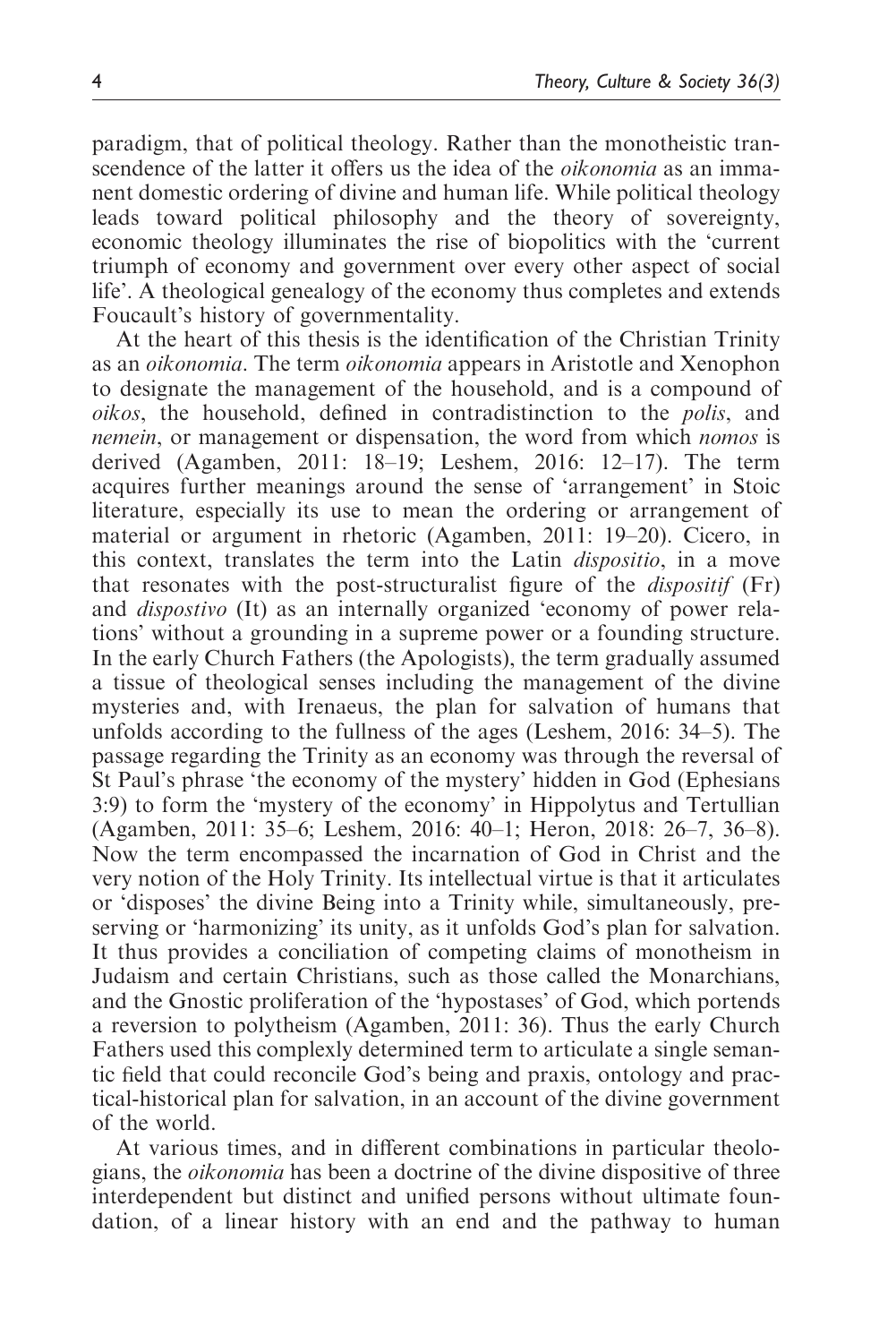salvation, of the prudent management of mundane, divine and sacramental resources for specific ends, and of the principle of growth of a society of believers. The key historical claim of an economic theology is that the features of this Trinitarian economy and its successors find their way into the determinate semantic and pragmatic field of the modern economy as prudential management, progress, and growth, bound together by logic of immanence, in the service of human ends, needs and desires.

For Agamben (2011: 6–15, xi), the recovery of this paradigm is something that is at stake first in the debate over the closure of political theology between Carl Schmitt and the theologian Erik Peterson and, secondly, in the failure of Michel Foucault to bring his genealogy of governmentality to completion. Yet it lay in waiting from the early Christian writings and their discussion of the Trinity as a mystery of the oikonomia, to its awkward appearance in modern Protestant theology and in the German idealist philosophy of history of Hegel and Schelling (Agamben, 2011: 4–6). Yet, despite Agamben's claims, the exact nature of the 'decisive influence' of economic theology remains obscure. Theology is the study of the divine, and economics the science of the satisfaction of the profane material needs and desires of humans. While Agamben views Christian theology, and key concepts of oikonomia, providence and order, as bearers of economic logic and rationality for many of the centuries between the ancient Socratic household economics and the 18th-century French *économistes* and the Scottish Enlightenment, he rejects a general thesis of secularization that would suggest a direct transfer of concepts from theology to political economy and prefers to emphasize the fields of 'indistinction' between theology and secular rationalities in economics and politics.

In contrast, we shall entertain a somewhat stronger hypothesis here in two respects. First, economic theology is not simply a paradigm but an analytical approach, with distinct and identifiable techniques of analysis. Second, its decisive importance lies not that it represents a more recent transmutation of political theology but that it is inextricably bound to it. In a historical sense, economic theology follows and neutralizes political theology. However, as a contemporary social, cultural and political analytical and theoretical framework, economic theology has, counterintuitively, a certain primacy. It is the secret supposition for the emergence of 20th-century political theology and, therefore, for Schmitt's intervention. In this sense, economic theology is not only the arcana of the political-theological debate but also its condition. This has led one recent authoritative account to advance the hypothesis that economic theology is the very form of a Christian political theology (Heron, 2018: 39–40).

Before moving on to examine these claims, there are nevertheless two direct uses of the term 'economic theology' in recent thought that predate Agamben's, which should be addressed, and one that has post-dated his thesis that will deny the very possibility of an economic theology.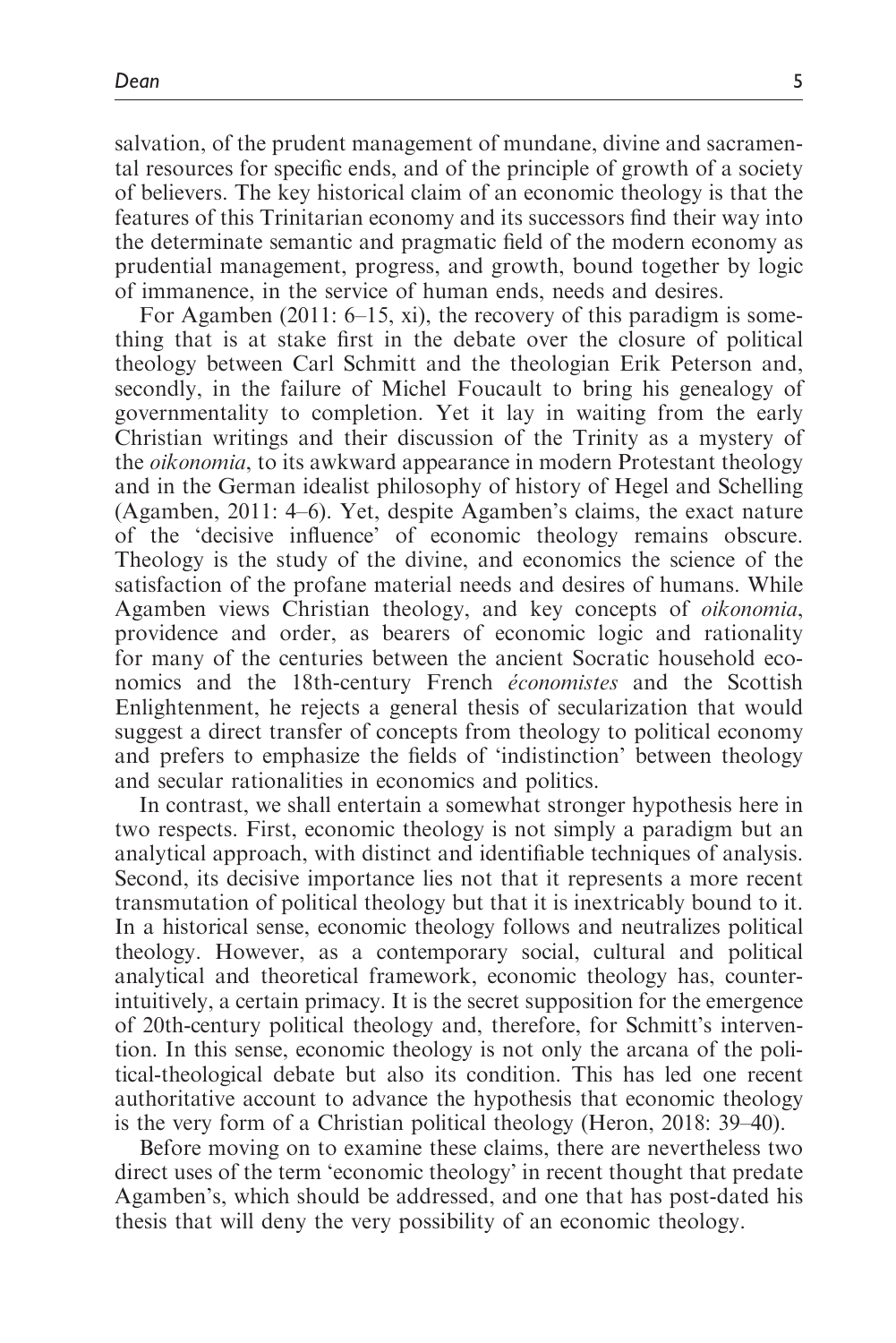The first of the earlier two is found in the writings and intellectual trajectory of the American economist Robert H. Nelson (2004), who poses the very question, 'What is economic theology?' Here, 'economic theology' commences as neither an analytical perspective nor a contribution to theology but as a historical and conceptual critique of economics and, in particular, the American economics profession. To call something an 'economic theology' in this manner is to reveal the problematic nature of the fundamental presuppositions and claims of economics either by an analogy with religious offices and artefacts (the priesthood or ministry, bibles) or by showing the historical origins of the economics profession. To substantiate his argument, for example, Nelson (2004: 59) notes that among the 50 founders of the American Economic Association in 1885, 20 were former or practicing ministers and one of the most eminent, Richard T. Ely, was also a leading member of the Social Gospel movement. More recently, Nelson's (2017) notion of economic theology has become more analytical and provides a culturalhistorical analysis of the 'spirit of Nordic social democracy' in terms of the prevalence of Lutheranism in the Nordic countries, and seeks as a consequence to modify Weber's Protestant ethic thesis.

The second prior use of the term dates to the period of the Second World War and the writings of the Ordoliberal Alexander von Rüstow. Rüstow is interesting not only as a commentator on economic theology but also as a practitioner and as a member of one of the most significant strands of neoliberalism. Rüstow (1942: 279–80) follows the idea of 'invisible harmony' posited by laissez-faire economics from the pre-Socratics, through Stoicism and early Christianity to *l'ordre naturel* of the Physiocrats and Adam Smith's 'invisible hand'. He further compares economic liberalism to Spinoza's deus sive nature (God as nature), and to Taoism. Rüstow offers us a critique of early liberalism as a pantheistic theology, due to its 'mistaken pseudo-universalism', and thus prepares the way for the Ordoliberal enframing of the market within a definite governmental and juridical order. Rüstow will call this pantheistic liberalism an 'economic theology', a Wirtschaftstheologie. Given his demonstrated intellectual relationship with Schmitt (Ptak, 2009: 111–12), we can note that his 'Third Way' between 'broken down liberalism and collectivism' (Rüstow, 1942: 278) is one sketched between, and seeking to reconcile, economic theology and political theology, pantheism and monotheism. Some commentators have suggested (Ulmen, 1985; Palaver, 2017) that Rüstow received the notion of 'economic theology' from Schmitt and his engagement with Max Weber and that it precedes rather than follows 'political theology'.

Like Nelson, Rüstow uses the term 'economic theology' as a critical one, observing theological aspects of modern economics and economic policy, although his target is early liberalism rather than the economics discipline and profession. However, given his role in the Ordoliberal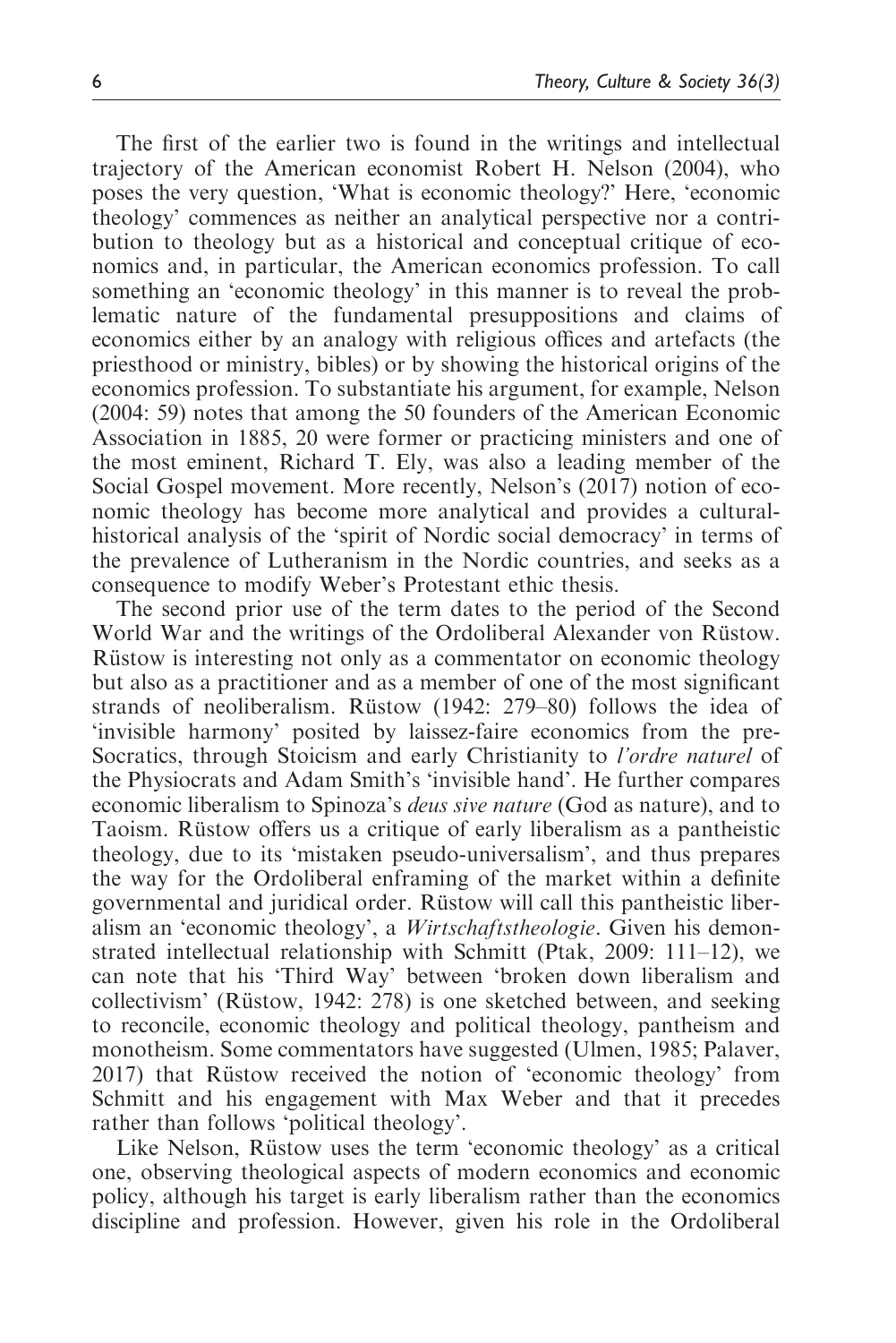movement, and the recognition of the centrality of the latter both to contemporary neoliberalism and in the formation of the post-war German state and the European common market and currency (Foucault, 2008; Ptak, 2009; Hien, 2017), it is not surprising that analysis linking neoliberalism with economic theology would emerge under the recent 'spirit of austerity' (Konings, 2016).

What was not expected was that the dénouement between theology and neoliberalism would come from pushing back the theological genealogy of economy from early modern to late antique times (Leshem, 2016), nor that it would take the form of a challenge to the very idea of an economic theology. Drawing on the Eastern Fathers between and around the Councils of Nicea and Chalcedon of the fourth and fifth centuries, Dotan Leshem (2016) has argued that the developments at that time make an economic theology impossible. Theology and economy, after this crucial moment, refer to quite different domains: those of 'the internal organization of the triune Godhead in the case of theology and the worldly manifestation of God in that of the economy' (Leshem, 2016: 7, 41). This view is supported by the earlier study of Marie-José Mondzain (2005: 22–6) in her understanding of the relation between icon and economy in the seventh and eighth centuries in which theology deals with divine substance. Every attempt to approach that substance meets 'a wall' which seals off a mystery that escapes every word and comprehension, while economy deals with God only in so far as he makes himself known to humans. Hence the need for the icon.

No sooner had Agamben reopened the case of an economic theology than he met arguments that the case had long been closed, at least from a theological perspective. This is something like a reprise of the debate between Schmitt and Peterson on political theology. Some 13 years after Schmitt had used the term political theology in the title of his book on sovereignty, Peterson announced 'the theological impossibility of ''political theology''' (2011: 234) with the development of the doctrine of the Trinity, which ensured that every political theology was 'theologically dissolved' (2011: 103–4). For Peterson, however, it is not the caesura between theology and economy but the lack of an analogue of the triune God in the created world that makes political theology impossible (Peterson, 2011: 103; Heron, 2018: 2–3). Added to this is the rejection of the concrete political eschatology of the *Pax Romana* in St Augustine's theology of peace that opens the possibility of a secular politics by deferring the end of time and the coming of the kingdom of God (Peterson, 2011: 104). For Peterson, it is the rejection of a worldly political eschatology that opens up the eschatological bureau of the Church.

Most significantly, Peterson's countering of the political use of theology was not to dismiss theological politics but to confine it to the Church with a view to understanding the 'political action' specific to the Church itself, which is found in its assemblies and liturgy.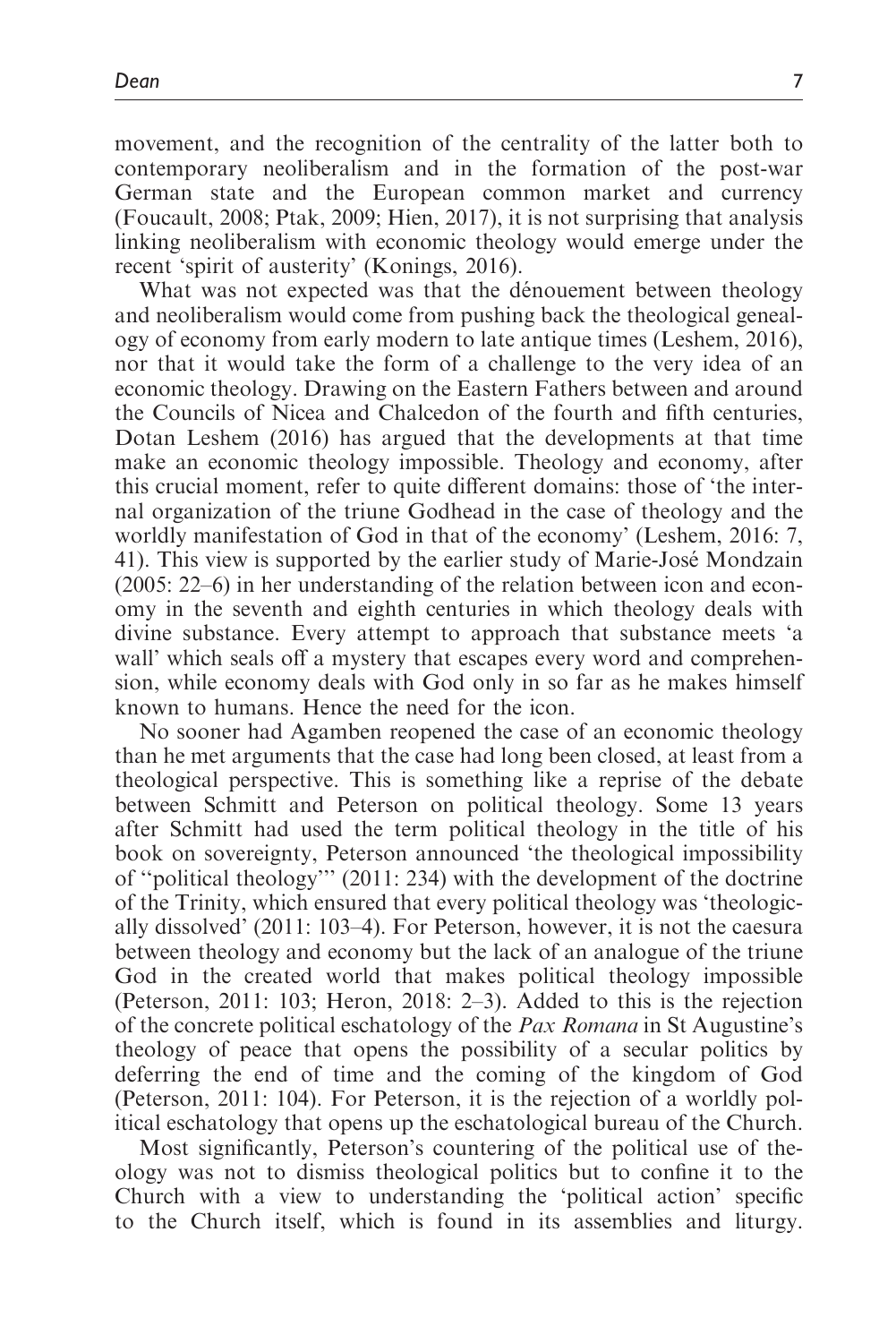Thus, the liturgy of the Church is derived from the leitourgia (Gr.) or obligatory public service conducted in the *ekklesia*, the assembly of citizens (Peterson, 2011: 38). Moreover, Peterson (2011: 96) spoke of, but did not elaborate on, a 'divine economy'. The present paper follows Peterson in two respects. First, it takes up this latter indication to argue that an economic theology is possible: for example, the salvific praxis of the Trinity finds its analogue in the economic management of classical and contemporary liberal societies. Second, that if an economic theology based on a triune God rendered 'monotheistic' political theology impossible, this does not mean that political-religious action ceases to exist. Just as Peterson located such political action in the liturgies of the Church, today we need to specify the new locale of what Nicholas Heron (2018) has recently called 'liturgical power'.

This article thus takes up the challenge of the claim of the impossibility of economic theology. It next seeks to learn from the political-theological debate. This leads it to propose the dual nature of an institutional and a conceptual economic theology. In the course of the exposition, analytical tools such as analogy, signature, and the  $arch\bar{e}$  are identified and elaborated, as too are exemplary cases, such as order and providence. Economic theology is further understood through historical or, more properly, genealogical and archaeological projects, and the relationship between these two projects is imagined and sketched. In a concluding section, we will return to the crucial relationship between contemporary economic theology and the form of political action. This relationship is specified there but the task of elaboration has begun to be conducted elsewhere (Dean, 2017b).

# Political Theology and Economic Theology

Many modern uses of the term political theology trace their origins back to Schmitt's 1922 book Political Theology. Apart from the preface to the 1934 edition, it is surprising that the term appears only a few times in this seminal text. The major specification of the term does not appear until the beginning of its third chapter. There, it concerns the parallel between political and theological-metaphysical concepts and is summed up as the thesis: 'All significant concepts of the modern theory of the state are secularized theological concepts not only because of their historical development ... but also because of their systematic structure, the recognition of which is necessary for the sociological consideration of these concepts' (Schmitt, 2005: 36). While the relation between a single God and 'omnipotent lawgiver' is an example of the process of historical development, the exception in jurisprudence is analogous to the miracle in theology. Schmitt thus posits an approach that is broadly conceptual and analogical in character, posing 'a systematic analogy between theological and juristic concepts' (2005: 42). He also views his contribution as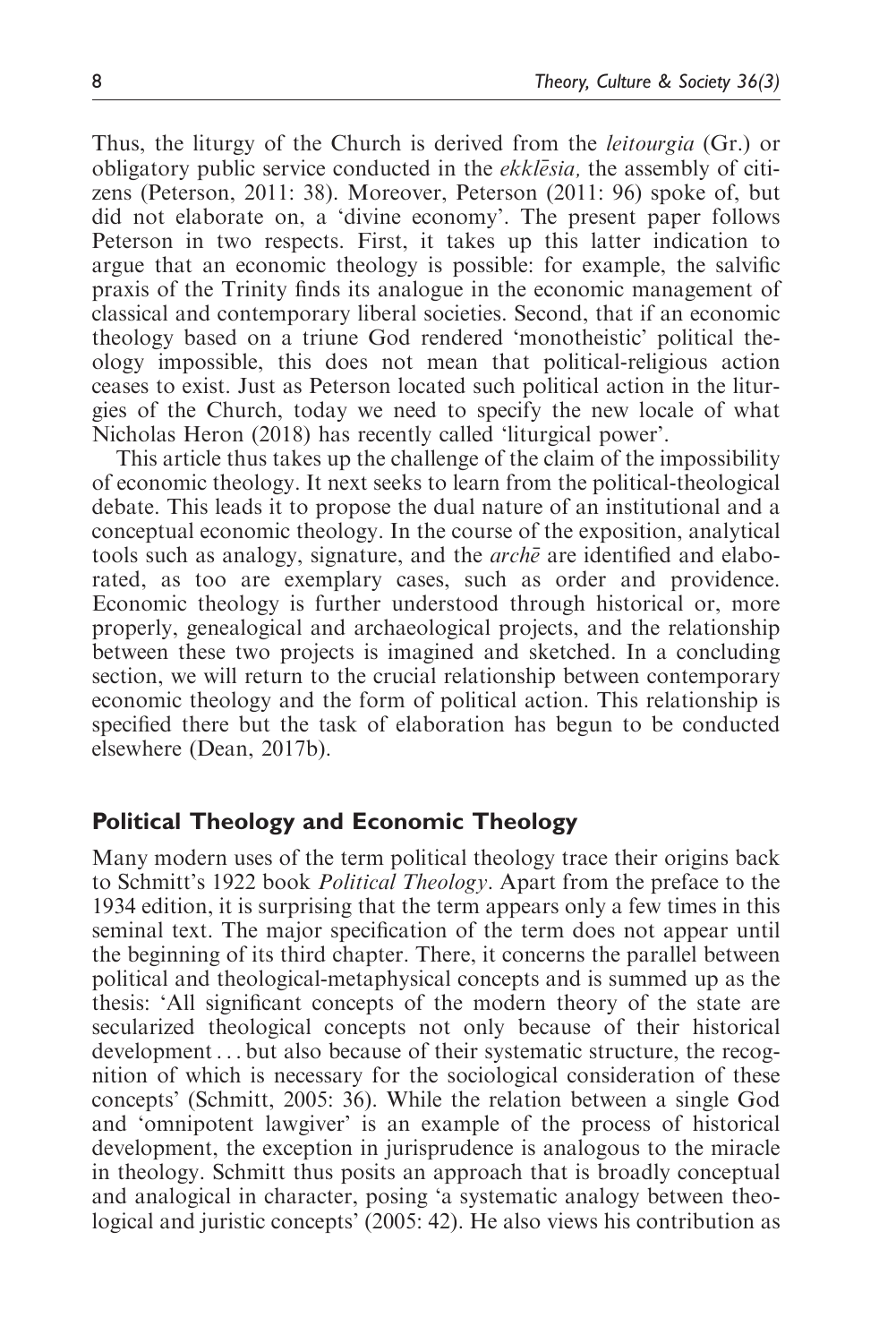being within the newly emergent sociology of law that rejects spiritualist or materialist approaches and causalities, and adopts a rigorous method of analogy. Thus 'the metaphysical image that a definite epoch forges of the world has the same structure as what the world immediately understands to be appropriate as a form of its political organization' (Schmitt, 2005: 46). Twelve years later, Schmitt notes importantly that Protestant theology understands itself as an unpolitical doctrine, 'just as in political liberalism the state and politics are conceived as the ''wholly other''' (2005: 2). The latter observation thus locates economic theology as a kind of 'impolitical' theology and, like Weber, places Protestantism at its epicentre. Nevertheless, this first version of political theology rests principally on a synchronic sociology of juristic concepts that identifies systematic, or, as we might say, 'structural', analogies between the theological-metaphysical and juridical-political concepts of a particular society. The relation is 'sociological' for Schmitt in that it follows Weber's (1948: 280–1; Boland and Griffin, 2017: 3) discussion of the radically transformative effects of what he calls certain 'world images', that can act as 'switchmen' by determining the tracks for action. Like Weber, Schmitt proposes a relation between metaphysical, often religious or theological, images of the world and normative political organization and concepts, and the way in which crises can act as occasions for the changing hegemony of such images.

One year later, in 1923, Schmitt published another book on political theology, Roman Catholicism and Political Form (1996). This book advanced the fundamental thesis of the historical relationship between the juridical rationalism of the Roman Catholic Church and the form of the modern state (Ulmen, 1985: 27–9). Schmitt views the crucial political practices of form, representation and office as descended from the Catholic Church. The latter at once combines the aesthetic form of art, the juridical form of law and the glorious form of world-historical power (Schmitt, 1996: 21). It is this majesty of the public manifestation of the Church that will be rejected by Protestants in the name of inwardness and individual conscience and faith. The Pope's office is at once a rational-legal form and a personal form of authority. As Vicar of Christ, it is literally a 'vicarious' office independent of the individual occupying it (Schmitt, 1996: 14). But the position is not impersonal and depends on 'the unbroken chain linked with the personal mandate and concrete person of Christ' (Schmitt, 1996: 21). For Schmitt, the Church thus bequeaths to the modern state both the principle of representation and the form of rational-legal authority and hierarchy of bureaucratic offices. In this second book, he thus offers a kind of genealogy of political or institutional form from canon law to the modern state that complements the earlier sociology of juristic concepts.

Schmitt's relation to sociology, however, is perhaps even closer in the latter text. On close reading, this text acts as a complement and, to some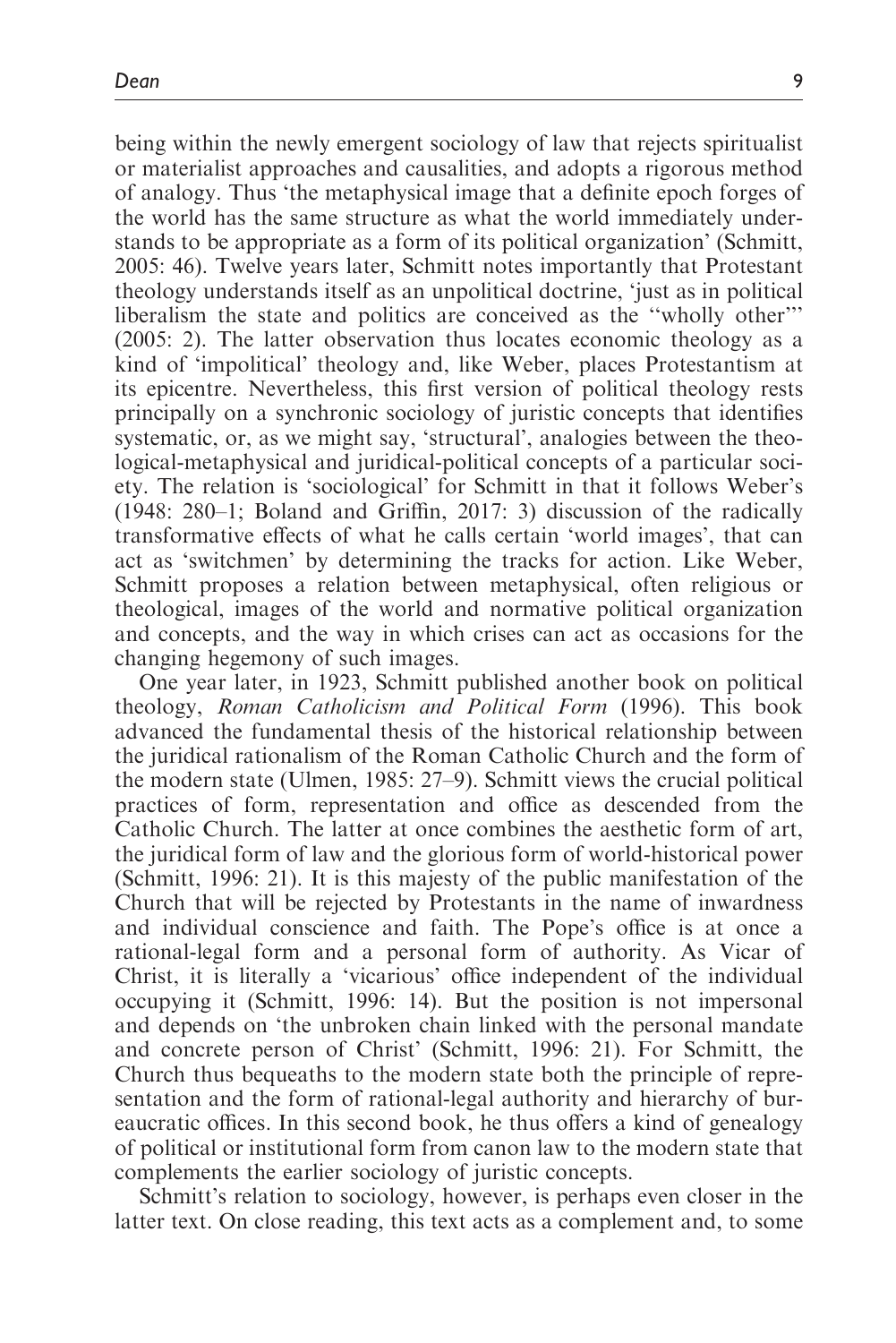extent, corrective to Weber's The Protestant Ethic and the Spirit of Capitalism (1985). Weber's sociology here can be legitimately regarded as an economic theology in that it proposes the effects of theological doctrines and world-images into the practical domain of the economic conduct of life. He does this by showing how Protestant individualism and asceticism, particularly in Calvinist doctrines of predestination and work in a 'calling', promoted a conduct of life (*Lebensführung*) amenable to capitalist economic acquisition and its division of labour. In that sense, Weber offers us a practical or institutional economic theology rather than a conceptual one. Contra Weber, Schmitt would seek a relation between the public manifestation and substantive form of Catholicism and the durability and impersonality of the modern state. More sharply, Schmitt juxtaposes two secularizations or rationalizations in which the economic rationalization and 'disenchantment' Weber proposes neutralizes the political rationalization of canon law in the juridical form of the modern state. As Ulmen (1985: 28, original emphasis) points out, for Schmitt 'the economic ethos promoted by Protestant asceticism was fundamentally antagonistic to the political ethos of Catholic decisionism, even as the liberal concept of culture was fundamentally antagonistic to the concept of culture that rose from the modern state'. The term 'Catholic decisionism' refers to the ultimate authority of the Pope over the worldly Church, though vicariously derived from Christ himself.

Schmitt and Weber's cultural diagnostics of modernity also thereby differ. For the latter, rationalization means that modern culture loses its spiritual bearings and that the 'light cloak' of Baxter's Puritanism becomes 'an iron cage' (Weber, 1985: 181). For Schmitt, in contrast, the neutralization of the state form means the continuation of confessional civil war in which liberalism will conduct a war on the political itself, but 'never produces a positive theory of state, government, and politics' (1996: 70). If Weber offers a diagnosis of what will become the Fordist capitalist welfare state and its bureaucracy, Schmitt's view may be more apt to the debates over the clash of diverse cultures in the European debt crisis (Hien, 2017) and, by extension, the neoliberal wars on the very notion of a separate domain and mode of truth-telling of the public sphere and public office, and the contemporary reassertion of sovereignty and nation in authoritarian and populist versions of democratic politics. In other words, contemporary America looks more like the continuation of deep-seated confessional conflict than a society of disenchantment and soullessness. According to the French president, Emmanuel Macron, Europe has entered a 'civil war' between (neo)liberal and illiberal democracy (Erlanger, 2018).

This detour via the emergence of political theology reveals first of all the possibility of a conceptual and an institutional political theology, and thus foreshadows the possibility of both a conceptual and institutional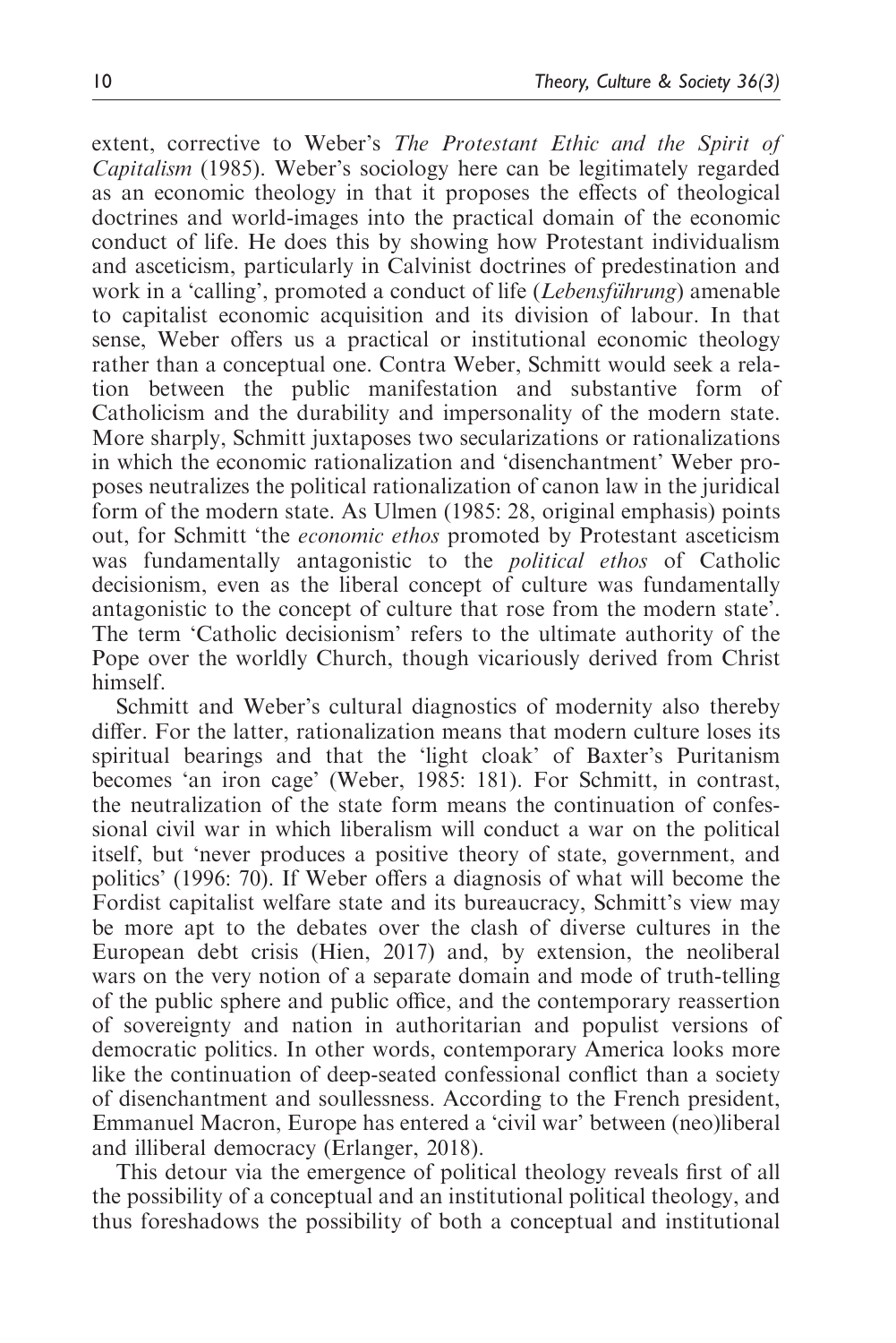economic theology. Secondly, it places political theology in relation to economic theology, with the latter partially charted as the neutralization of the former, and connected intimately with liberalism. Thirdly, it forces us to note that Schmitt's notion of political theology emerged out of what might already be considered an economic theology – Weber's Protestant ethic thesis (Ulmen, 1996: xix–xxiv). Economic theology is thus a condition of emergence of a political theology but is itself already an impolitical political theology.

# Institutional Economic Theology

An institutional theological genealogy would be concerned to show the various historical, multi-directional trajectories that link social patterns of conduct, techniques, practices and forms of organization and ecclesiastical, ascetic, monastic, liturgical and other religious practices. In most influential cases, the movement is in the direction of 'secularization', although that cannot be a necessary supposition. For example, Weber (1985) proposed that Calvinist religious belief and practice favoured a practical conduct of life that embraced and glorified life in a calling and thus unintentionally promoted regular work and rational economic acquisition without idleness, luxury or vain expenditure. In that this form of life conduct promotes a certain kind of economic action with an affinity with capitalist economic organization, it could be said to contribute to an institutional economic theology.

Michel Foucault's wide-ranging discussion of the genealogies of pastoral power and forms of confession could also be said to follow the path of institutional theology – although Foucault himself largely neglected its economic character. Foucault offers us both a detailed (2007) and a series of more general accounts of what he calls pastoral power (e.g. 2001: 298–312), which encompass the relation between the shepherd or pastor and flock or members of a religious community in both Eastern, particularly Judaic, and Christian forms. For Gregory of Nazianzus, Foucault tells us, the pastorate was the techne technon, episteme epistemon, the "'art of arts," the "science of sciences'"  $(2007:$ 151), that is, a technology for the formation of conscience and obedience and the guidance of humans toward salvation. In Foucault's most extended account over five lectures in his genealogy of governmentality, Christianity gives institutionalized form to the pastorate in four ways (2007: 169–83). First, it establishes the radical accountability of the shepherd for his flock, which includes the possibility of his sacrifice for them. Second, the shepherd and flock are bound in relations of 'pure obedience'. Third, via the take-up and use of ancient ascetic practices, the shepherd requires an in-depth individualizing knowledge of each member of the flock. Finally, the members of the flock engage in practices of self-mortification to renounce the things of this world for the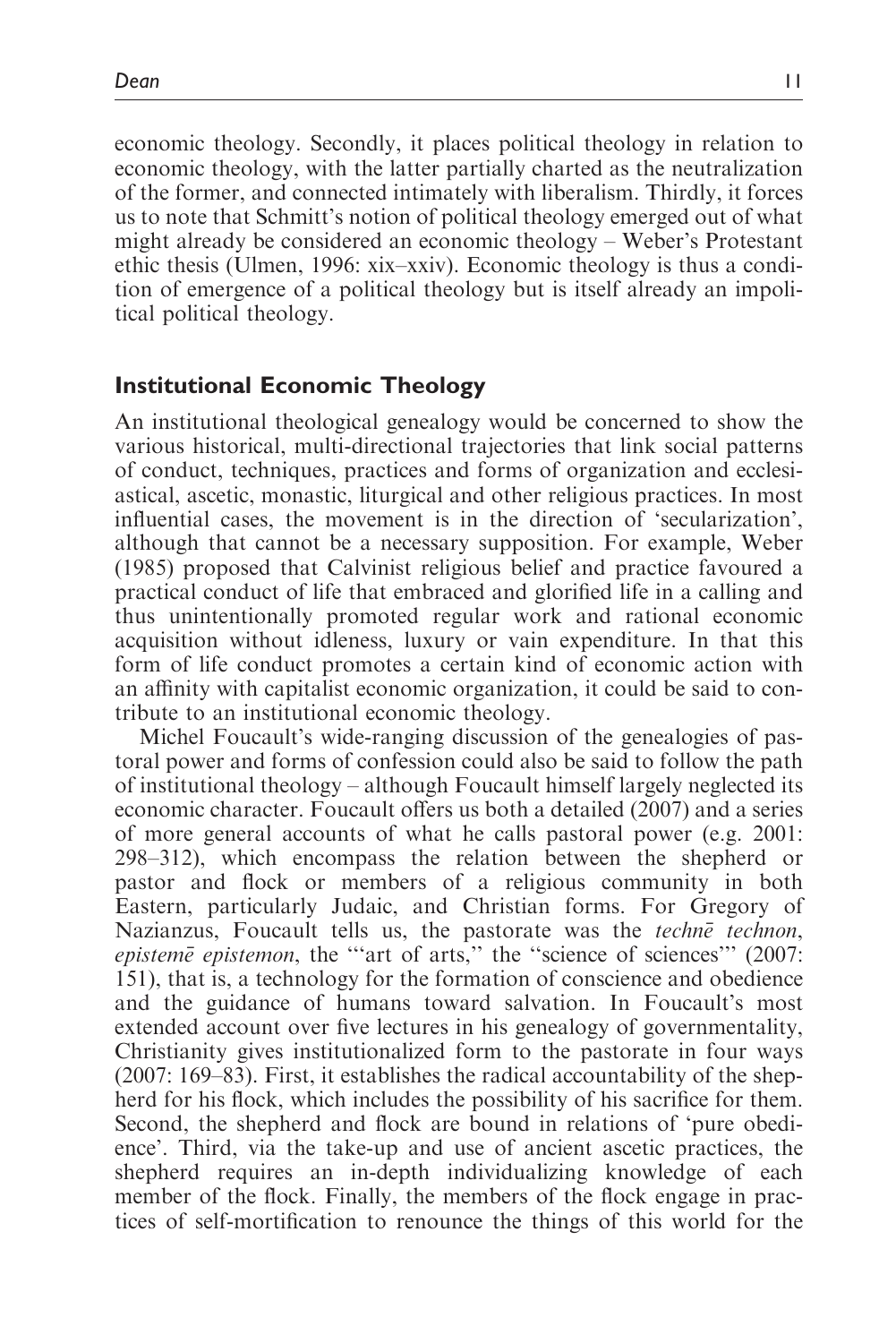grace to enter another. More generally, following Jeremy Carrette (2013: 375), pastoral power is exercised over a *flock*, *beneficent* leading to salvation, dutiful on the part of the shepherd, and individualizing on each member.

This detailed examination is, however, marked by a degree of equivocation and not a little embarrassment on Foucault's part about the length of time devoted to the subject. At the beginning of the fourth lecture on the topic (Foucault, 2007: 193) he forces himself to ask the question of 'how the problem of government, of governmentality, was able to arise on the basis on the pastorate'. In this sense Foucault clearly wants to demonstrate that the institutional genealogy of modern government grows out of the figure of the Christian pastorate (Carrette, 2013: 375). The lecture itself offers no clear answer to this question. In it he attempts to get close to the crucial crossover between pastoral power and modern governmentality by considering the 'immediate and founding correlation between conduct and counter-conduct' in 'the great age of the pastorate' from the 10th to the 17th centuries (Foucault, 2007: 196–7). The lecture is in considerable part a long discussion of these counter-conducts, which include practices founded on asceticism, communities, mysticism, the Scripture itself, and eschatology (Foucault, 2007: 204–14). When he returns to consider what this discussion has achieved in terms of his central genealogical objective, he seems content with the explanation that he had only sought to give 'the inner depth and background of the governmentality that begins to develop in the sixteenth century' (Foucault, 2007: 215).

If the specific institutional genealogy ends in irresolution, the purpose is clear. Foucault aims at a more general thesis on the relationship between the pastorate and modern government. The pastorate is 'integrated' into his account of modern governmentality, not 'transitional' to it (Carrette, 2013: 373). Earlier in the lectures, he argues that the multiple and intense problems of government from the 16th century were occasioned by the intersection of two movements, one of the state centralization that emerged from the breakdown of feudalism and the second, concerning spiritual direction, of the 'religious dispersion and dissidence' arising from the Reformation and Counter-Reformation (Foucault, 2007: 89). In 'The Subject and Power' (Foucault, 2001: 333), he responds to the claim that 'the pastorate has, if not disappeared, at least lost the main point of its efficacy' by arguing that he wants to distinguish between two aspects of pastoral power: 'the ecclesiastical institutionalisation that has ceased or lost its vitality since the eighteenth century, and its function, which has spread and multiplied outside the ecclesiastical institution'. If we were to put Foucault's thesis on pastoral power another way, it would be that the loss of the monopoly of the pastorate by a universal Church during the Reformation released its contents onto a range of non-religious sites and forms of expertise.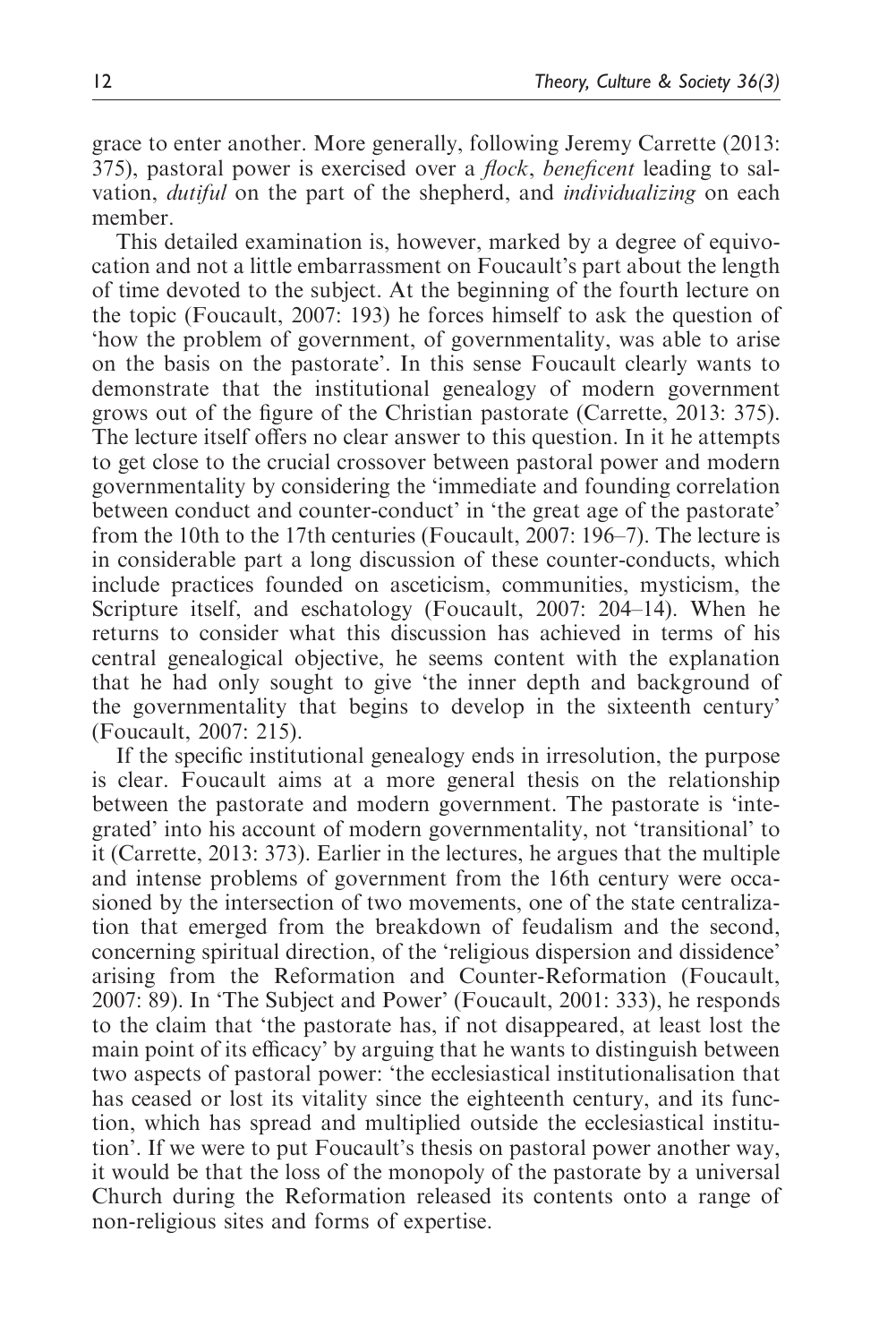Foucault thus hopes to complete a genealogy which shows that the notion of salvation is reborn as 'health, well-being ...security, protection against accidents' (2001: 334), and in which pastors are found in the state, private philanthropy, and in the complex public and private structures of professions such as medicine. Professional expertise, forms and knowledge, kinds of therapy and counselling, and social and political institutions are thereby linked to the transformation of the religious institution of the pastorate. There is, however, only a single indication that this theological genealogy is an economic one. Foucault notes that Gregory of Nazianzus calls the pastorate the economy of souls, an oikonomia pyschōn (2007: 192). He dwells only briefly on the Greek notion of *oikonomia* here in relation to the management of the household, the *oikos*. Instead he points out that the economy of souls changes 'dimension' from the oikos to focus on the 'whole Christian community and on each Christian in particular', and has its point of reference not in the prosperity of the family but in the salvation of souls. In the very next passage, he translates oikonomia as 'conduct', which becomes the key to his understanding of government as the 'conduct of conduct', and which, to a large extent, throws his genealogy off balance in that it suppresses the history of the economy for 14 centuries. It is perhaps symptomatic that Foucault does not regard liberal economic government as a form of salvific pastoral practice, but as the means by which pastoral and biopolitical rule can be tested under the suspicion 'on gouverne toujours trop' – one always governs too much (2008: 319). In other words, Foucault's genealogy of governmentality falters at the point at which it regards the liberal economy as a mode of 'veridiction', a form of critique, a test or method, by which pastoral rule is limited rather than being the precise field into which the Christian pastorate has migrated.

Giorgio Agamben (2011: 110) justifiably sees this latter move as indicative of Foucault's failure to appreciate the theological implications of the term 'oikonomia'. However, in so doing Agamben perhaps dispenses too quickly with the consideration of the pastorate in his own theological genealogy, that is with the understanding of Christianity as a church or ekklesia, to follow Peterson's (2011: 38) use of the Greek term to designate the 'fully enfranchised citizens of a polis, gathered together to perform legal acts'. Dotan Leshem (2016) has used this same very small window in Foucault's text to demonstrate the continued relevance of Foucault's analysis to the theological genealogy of the oikonomia. He offers an important reformulation of Foucault's genealogy here when he suggests that the pastorate might be more usefully understood as an 'ecclesiastical economy' (Leshem, 2016: 6), animated by the principle of growth. In Leshem's account, the pastorate, in the fourth and fifth centuries, is shaped by the way the incarnation of Christ acts as a paradigm for the mimetic relation of human conduct to divinity. Pastoral governing thus contains a 'constitutive excess' (Rust, 2017) in that the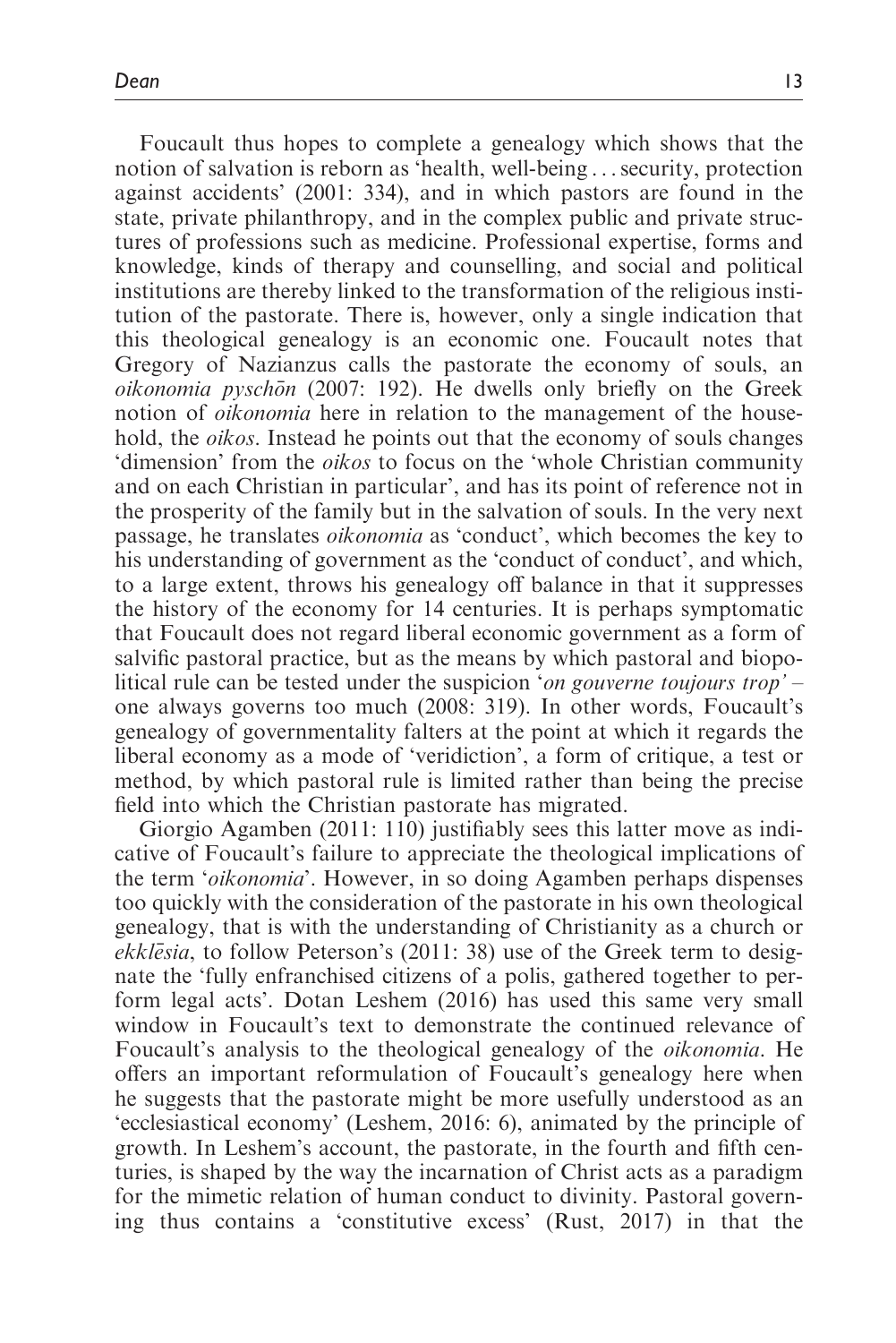ecclesiastical economy is a space of believers that transcends human reason due to the full communion and complete interpenetration (technically, the 'perichoresis') of the human and the divine in the economy (Leshem, 2016: 56). This excess activates a surplus and principle of growth in that individuals are purified and included in an expanding community of believers who follow and seek to imitate Christ. Leshem's account shows how the *ekklesia*, originally the sphere of public assembly opposed to the household or oikos from classical Greece, takes on an economic form in the economy of the incarnation. Accordingly, the ecclesiastical economy transforms the nature of excess from Nature to God, the prudent manager from the head of the household to the pastor, and the use of the surplus from participation in politics and philosophy to augmentation and therefore growth of the economy itself. While, with one exception, Leshem does not explore the material aspects of the 'ecclesiastical economy', there are key structural analogues in modern conceptions of government that base themselves on ideas of inclusion within labour and other markets, the construction of markets as a solution to problems of public provision, and the fostering of prudential forms of conduct as a condition of continued economic growth.

The exception occurs within the movement from an ecclesiastical economy to a classical liberal market economy. Leshem (2016: 160–1) here relies on Hannah Arendt's observations (1998: 248–51) concerning the Reformation as a process by which the Church was stripped of its material property, which was subject to individual expropriation and social accumulation, and which then began to remove the public character of ecclesiastical spaces. He then supplements her account by showing how this was accompanied by a stripping of the ekklesia of its intangible assets, the society of believers in Christ's economy. Both such secularizations of ecclesiastical assets left the pastorate free to be overtaken by another economic activity (Leshem, 2016: 162). Thus, a condition for the emergence of a generalized market economy was the loss of monopoly of faith in Christ's economy of salvation that would be realized in the fullness of time and its replacement by a limitless growth without end founded not on the Godhead (as it was since Gregory of Nyssa) but on unlimited human wants pursuing unlimited satisfaction in their objects. What we view as the emergence of the liberal market economy is, according to Leshem (2016: 171), 'the transposition of the society of believers in the economy from the ecclesia to the market by changing the origin of the excess economized and the nature of the surplus generated by it'.

By retaining the economizing dimension of Foucault's pastoral power, Leshem thus reveals a theological genealogy that links the institutional structures of the Church with those of economic liberalism and the market. He suggests some very broad lines of a theological genealogy of the economy not so much as a concept but as an institution or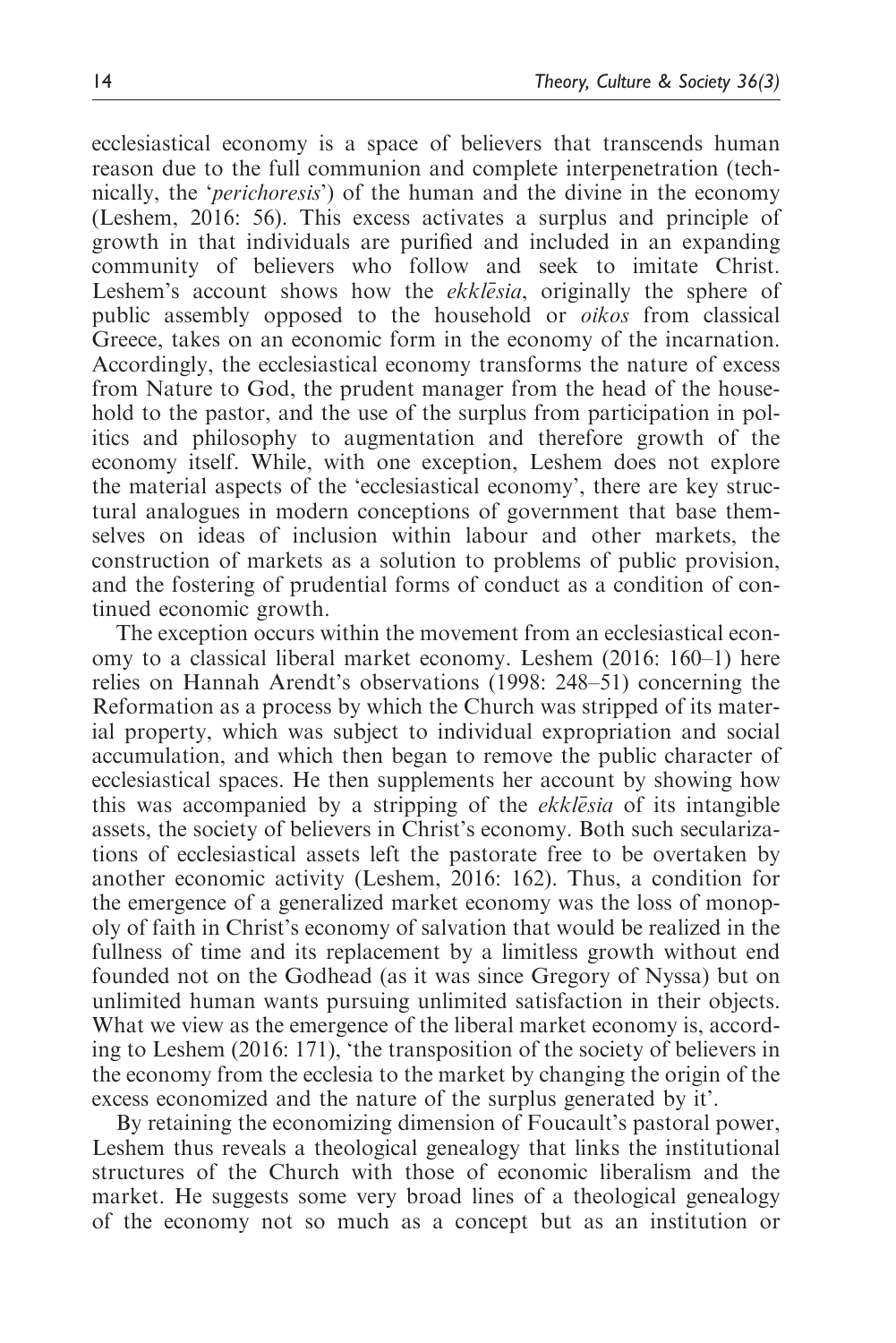institutional practice. In this respect, he demonstrates the centrality of ecclesiology to the problem of the market that confirms Ernst Kantorowicz's claim (1955: 66) that 'sociological problems began to shape ecclesiastical problems and, vice versa, ecclesiology, sociology'. What has occurred, for Leshem (2016: 168), is 'not a clear and simple secularization of Christian society but a radicalization of the Christian theory of economic growth, which now holds that each and every object (and no longer only the Divine One) possesses the ability to generate in humans an unlimited, unsaturated desire'. Recalling Rüstow, he concludes that the market economy ascribes the divine ability to generate insatiable desires to all objects, 'the divinization of each and every object of desire' in an 'anarchic pantheism' (original emphasis).

The pay-off for the genealogy of pastoral power is this: rather than view economic liberalism as a test, critique, or limitation of the totalizing imperatives of (pastoral) governmental authority, we should regard it as the very carrier of the theological tradition that places the notion of a divine sovereignty in communication with a divine economy that also came to describe the boundaries of the Church. The main analytical point that we can make is that the genealogy of the economy can be located within an institutional economic theology because it seeks to demonstrate the relationship between the market economy and the ecclesiastical economy, and reminds us that the latter was already a result of a series of innovations on the ancient household economy. The intelligibility of such an institutional economic theology depends, however, on a conceptual economic theology.

# Conceptual Economic Theology

According to Schmitt, all conceptual political theology proceeds by a rigorous and systematic analogy between theological and political concepts. Indeed, analogy is precisely the method used by Nelson and Rustow in respectively making the case that modern economics and early economic liberalism are fundamentally shaped by or share similarities with theological concepts. But, beyond its headline-grabbing capacity, can analogy be regarded as a serious method?

Analogy provides us with a first insight and intuition into economic theology but it needs to be handled carefully (cf. Singh, 2018: 17–22). In this respect, Agamben is again instructive (2009: 19–20). Relying on Enzo Melandri, he suggests that analogy is opposed to dichotomous logic. The analogical third is a way of living with and using, rather than resolving or overcoming, a dichotomy. Analogy thus intervenes into dichotomies not to create a dialectical resolution in a higher synthesis but 'to transform them into a force field traversed by polar tension, where ...their substantial identities evaporate' (Agamben, 2009: 20). The point of analogy is thus not to show that A determines B, or that B escapes A, nor that the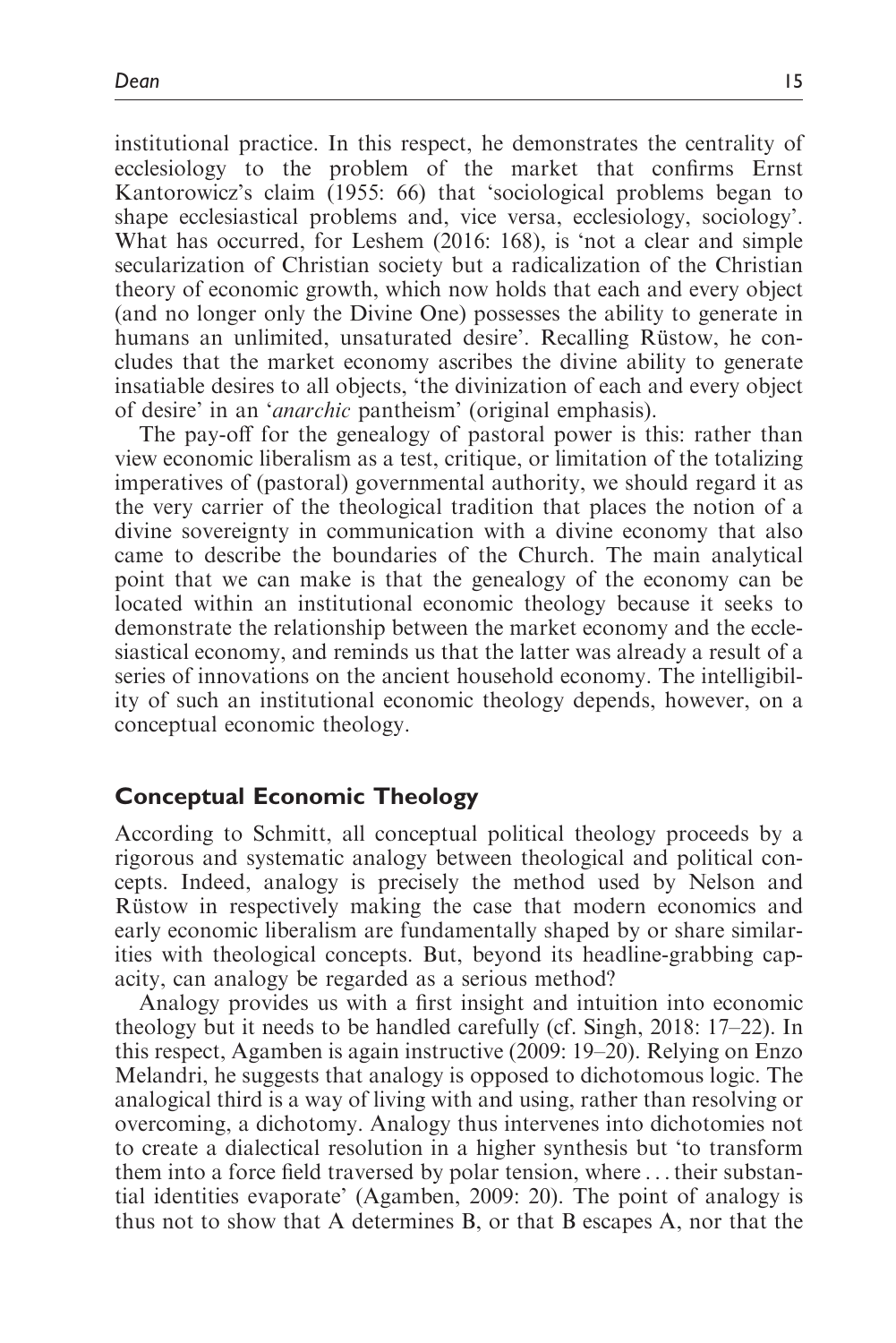opposition between both is transcended by C, but that A and B exist in a field of 'vectorial intensities' of relations of attraction and repulsion. The use of analogy then is a method that demonstrates the existence of such a field and the ultimate undecidability or indiscernibility of the boundaries between the terms that define the poles that constitute such a field.

If Agamben allows us to begin to specify what we might mean by analogy, it is the next methodological step, that of identifying 'signatures', that helps provide an adequate understanding of the 'basic, radically systematic structure' that links different conceptual domains, including but not restricted to the relation between theological and mundane concepts (Schmitt, 2005: 43). There are two key elements here. First, a signature is something that above all marks a concept or a sign and places it within a definite pragmatic and interpretative field of relations (Agamben, 2009: 40). Like the 'statement' in Foucault, it is irreducible to the semiology that allows us to recognize signs or the hermeneutics that enables us to discover their meaning. A signature may be a word or concept – *oikonomia* for instance – but it can be an act, gesture or performance that places a concept or sign within a definite set of semantic and practical relations. Such acts would include the blessing of an infant's forehead with water during baptism, the raising of a hand in oath-taking, the tripartite structure, timbre and cadence of the voice in hymns and chants such as the medieval laudes examined by Kantorowicz (1946).

Secondly, and more importantly, the signature is also that which allows the movement of concepts from one domain to another without material transformation of the relations of which they are a part. This movement may be within the ceremony or liturgy itself. Thus, the baptism cleanses the soul of the infant of the state of original sin to be admitted to the Church in a state of purity. The assertory oath (e.g. 'I swear I was in Copenhagen yesterday') in a court of law suspends the content of the assertion to include it in a legal testimony. The laudes (or praises, such as of the *Christus vincit* type analysed by Kantorowicz [1946]) devote the content of what is sung to a glorification of the divine. The political acclamation marks a phrase ('the PEOPLE, UNITED, will never be DEFEATED') or even a name ('O-BA-MA, O-BA-MA, O-BA-MA') in the formation of a public, a people, or consensus. The movement, however, is also a more general one across domains. Thus, a signature allows the movement of a concept or sign across the boundaries of the sacred and the profane (or vice versa) without materially altering the field of semantic and pragmatic relations in which it is inscribed. There are thus isomorphic relations between liturgical chants and political acclamations, ordination oaths and coronation oaths, and between the ecclesiastical economy and market economy. For economic theology, the identification of signatures seeks to make possible the analysis of the movement of terms such as those associated with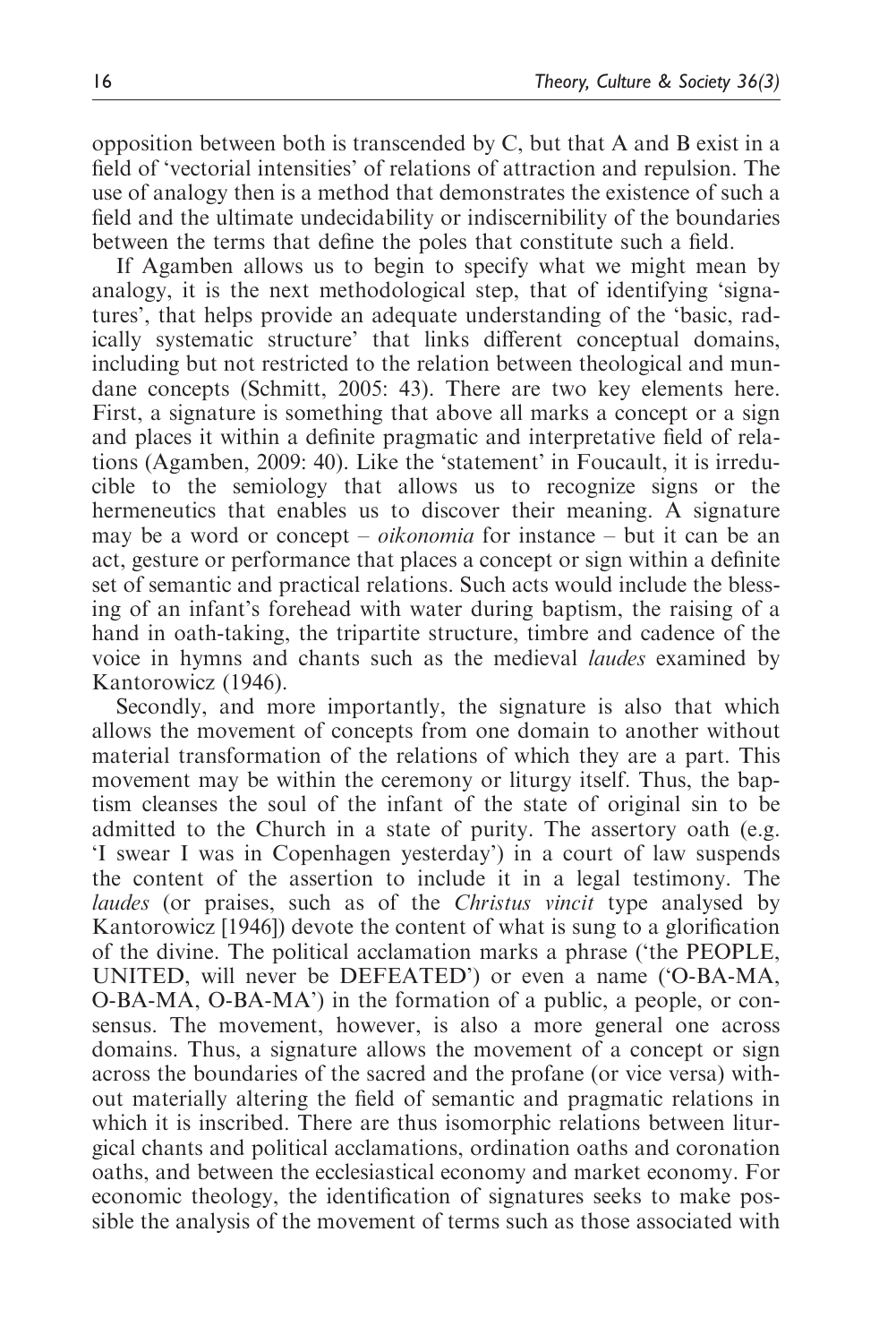economy from the ancient *oikos* to the Christian *ekklēsia*, and from the theological domain to the mundane world of modern economics.

The signature can also take the form of a combination of words, a syntagma. 'The God/King reigns, but does not govern' is a particularly durable one that captures the signature of the field of relations between transcendent and immanent powers, and with small variations, marks a field of reversibility, oscillation, opposition and indifference, between the theological and the political, the divine and the mundane, the sovereign and the governmental, the monarchical and the liberal-constitutional, and the political and the economic (Dean, 2012; Whyte, 2013; Singh, 2015; Heron, 2018). The 'invisible hand' acts as a signature in Smith in that it allows a crossing between Stoic notions of an omnipotent and beneficent providence to be found in his discussion of those lacking the 'necessaries of life' in his Theory of Moral Sentiments (2002: 215–16) and the immanent 'order' that harmonizes the pursuit of self-interested gain behind the back of each individual in The Wealth of Nations (1976: 456). It thus allows a movement between a transcendent domain and an immanent order, between a domain of divine providence and the natural 'economic' order of mankind. But now the mundane order is not the quotidian administration by the sovereign's delegate or official, such as in a constitutional monarchy, but the governing by a form of nature itself. If Smith thus effects a kind of secularizing move with this signature, its invocation today is often an attempt to sacralize the mundane domain of economic activity, competition and consumption, and to mark it as a sacred sphere of political inviolability.

The fundamentals of a conceptual economic theology are then first to observe analogies, second, to identify signatures, and finally to demonstrate the way those signatures allow the movement of concepts across the sacred and the profane, or theological and economic and political domains, in both directions. Contra Schmitt, Hans Blumenberg (1985: 92–3) was right to suggest that the mere presence of a previously theological concept is insufficient to demonstrate a political (or, in the present case, economic) theology. What the methodological injunction to identify signatures does is to demand that the analyst construct the systematic field of linguistic and non-linguistic elements, of discursive and nondiscursive practices, of signs and social practices, in which these concepts are placed, and which maintain the same or similar fields of relations despite their movement to a new domain. The next section provides two extended examples of a conceptual economic theology in relation to the reciprocal movements of genealogy and archaeology.

#### Genealogy and Archaeology

Agamben (2009: 98–9) presents us with an arresting image of two angels: one derived from Enzo Melandri's observation, after poet Paul Valéry,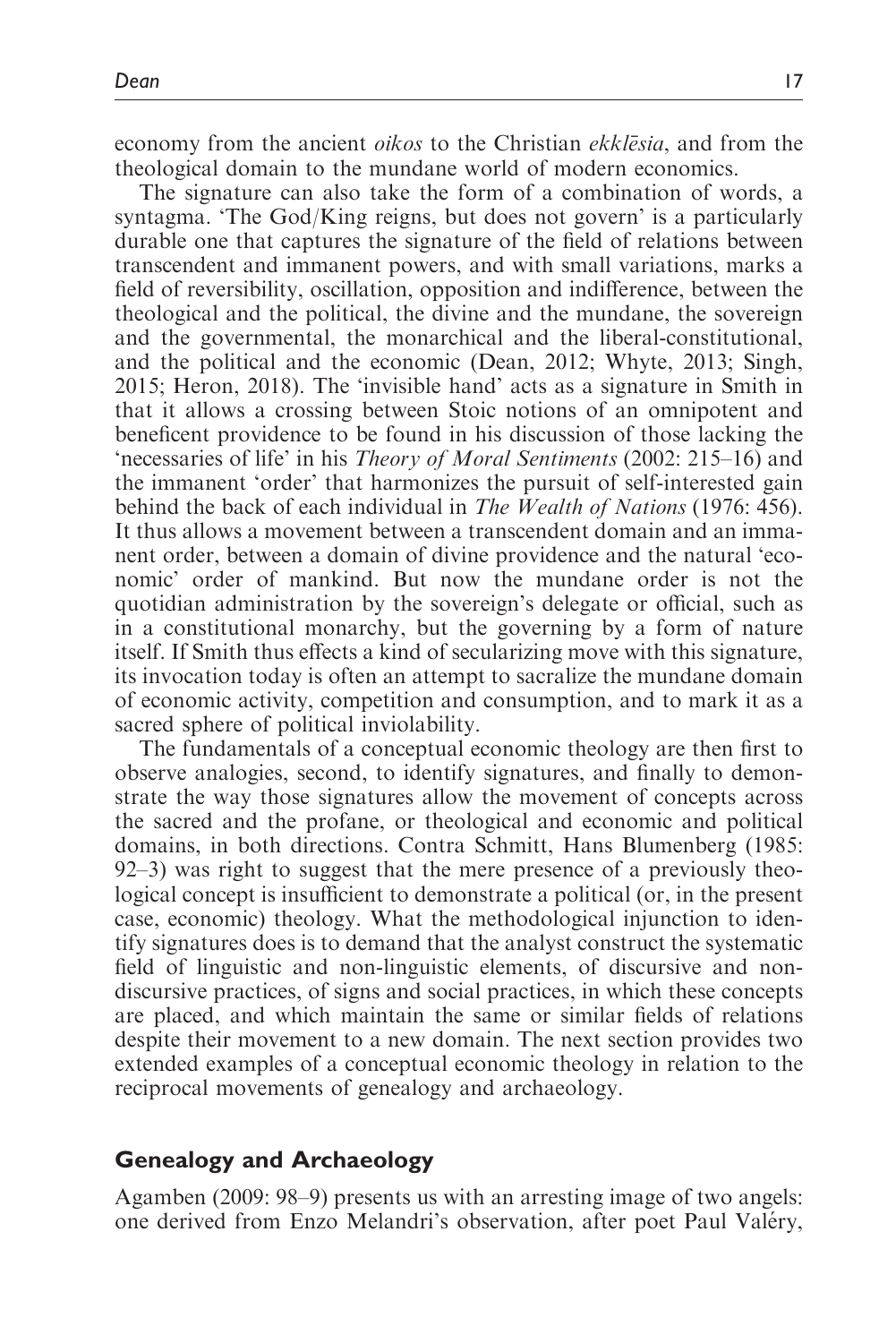that 'we enter the past backwards', and the second from Walter Benjamin's ninth thesis, of the angel of history caught in the storm of progress with its face to the past. 'If the latter advances toward the future with a gaze fixed on the past, Melandri's angel regresses into the past while looking at the future' (Agamben, 2009: 99). The goal of both these movements is the present, the point at which 'these gazes encounter each other, when a future reached in the past and a past reached in the future for an instant coincide'. This image neatly condenses the view that historical analysis can work in two different directions, which we might call a genealogy that seeks to recover the present as a series of transformations that emerge from the past, and an archaeology that reaches through current problems towards a receding past to discover the 'moment of arising' of a distinction, the *arche*.

In respect to our concern for economic theology, the first possibility starts with the historical archive and seeks to trace, in a classical genealogical fashion, the trajectories of theological concepts in the direction of the future to glimpse our evanescent present. Largely this is the approach to the theological genealogy of the economy that could be derived from Agamben (2011), Leshem (2016) and Mondzain (2005) who, taken together, provide a genealogy of the oikonomia from the oikos in classical Greece through Imperial Rome, early Christianity, the eastern Patristics to the problematizations of the icon in the seventh and eighth centuries. The second angel (Melandri's) regresses toward the past with an eye on the future. It starts from problematizations in the present, examines current and recent debates, and uses them to push further into the past. This move might be considered archaeological in that it seeks an *arche*, a 'moment of arising' before the emergence of a distinction, say, between the theological and the economic, or the religious and the political. It is not an anachronistic move because it does not project the present onto the past, or read the past through the present, but analyses how contemporary problems, debates and theories use, take up and transform concepts from the past. In Melandri's terms, 'the regressive operation is the exact reciprocal of rationalization' (cited in Agamben, 2009: 98). Let us sketch exemplars of both these from the viewpoint of a conceptual economic theology. Having covered the oikonomia already, we shall focus on order and providence, two key terms in the carriage of economic theology into our present.

To start with Melandri's angel, let's turn its gaze toward the problematic of order. Order is one of the most difficult concepts to understand precisely because it seems to be an empty signifier in phrases such as social order, political order, international order, world order and, of course, economic order, market order, etc. With our gaze on the future, we might question what will become of the neoliberal order in Europe, if by that adjective we conjure up the dominant political and economic order of the most recent decades, faced with current populist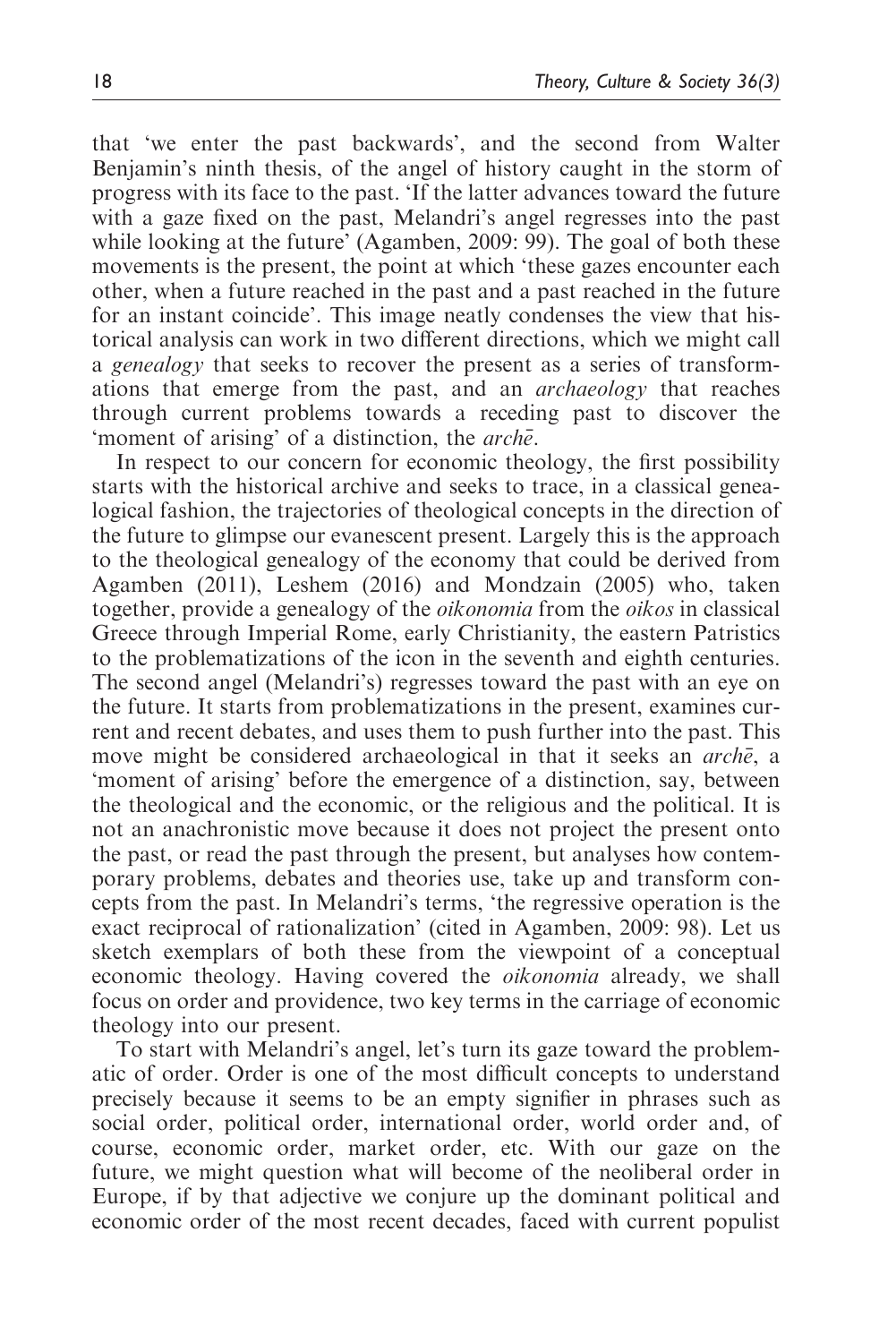and nationalist insurgencies and trenchant fiscal and debt problems. We can soon observe that order-thinking is at least fundamental to one key strand of neoliberalism (or proto-neoliberalism) analysed by Foucault (2008), the German Ordoliberals, influential on the formation of both the German state and the European Union. This could lead us to an investigation of the role of Ordoliberal thinking and concepts such as Ordnungspolitik and Ordnungsrahmen (literally, 'policy of order' and 'frame of order') in the 'Greek debt crisis' of the current decade, and the lineage of this thinking in Protestant theology and ethics (Hien, 2017). More broadly, this archaeological movement would note the intensive and multi-confessional (Catholic as well as Protestant) reflection on the concept of order in 1930s Germany across economic, legal, and theological disciplines, and the communication between them.

To take the most obvious example, the Ordoliberals moved the form of the market from the order of nature to an economic and governmental order (Foucault, 2008; Ptak, 2009). Competition in the market is a kind of underlying essence or eidos that will only appear and produce its effects under certain conditions that have to be carefully cultivated and managed within a definite governmental order. This governmental order is itself encompassed by a specific 'juridical order', which might be glossed as the 'rule of law'. There is thus a simple step to view the Ordoliberal economic-managerial ordering of human life in Vitalpolitik (Foucault, 2008: 148) in terms of the Schmittian (2004) notion of concrete legal order from which are derived notions of justice and legal norms. It is next possible to begin to grasp the signature of this now multi-dimensional concept of order in the way that theologians and philosophers such as (Catholic) Hermann Krings in 1941 would understand a divine order (Agamben, 2011: 88–91). There, the relation between God and his creatures (the *ordo ad deum*) is only revealed by the immanent ordering and arranging of the relation of creatures among themselves (ordo ad invicem). More generally, just like the competitive market and the juridical norm, God's order is only revealed through not the nature of his being but his practical activities of 'finishing, forming and ordering' (Krings in Agamben, 2011: 89). We begin to unfold no doubt complex relations and tensions between a competitive market made possible through this particular economic order, a form of right and law that arises from a concrete order, and a negative theology in which God can only be glimpsed through the immanent order of his creatures.

The concept of order is thus not an empty signifier but a signature that allows these thinkers to move between the mundane and the super-mundane, and the immanent and the transcendent, even if it to accent one pole at the expense of the other. One can note 'the strong ties' to Protestantism of Ordoliberal thinkers (Hien, 2017: 4). But one can also note how its founder, Walter Eucken, did not neglect to cite to his father,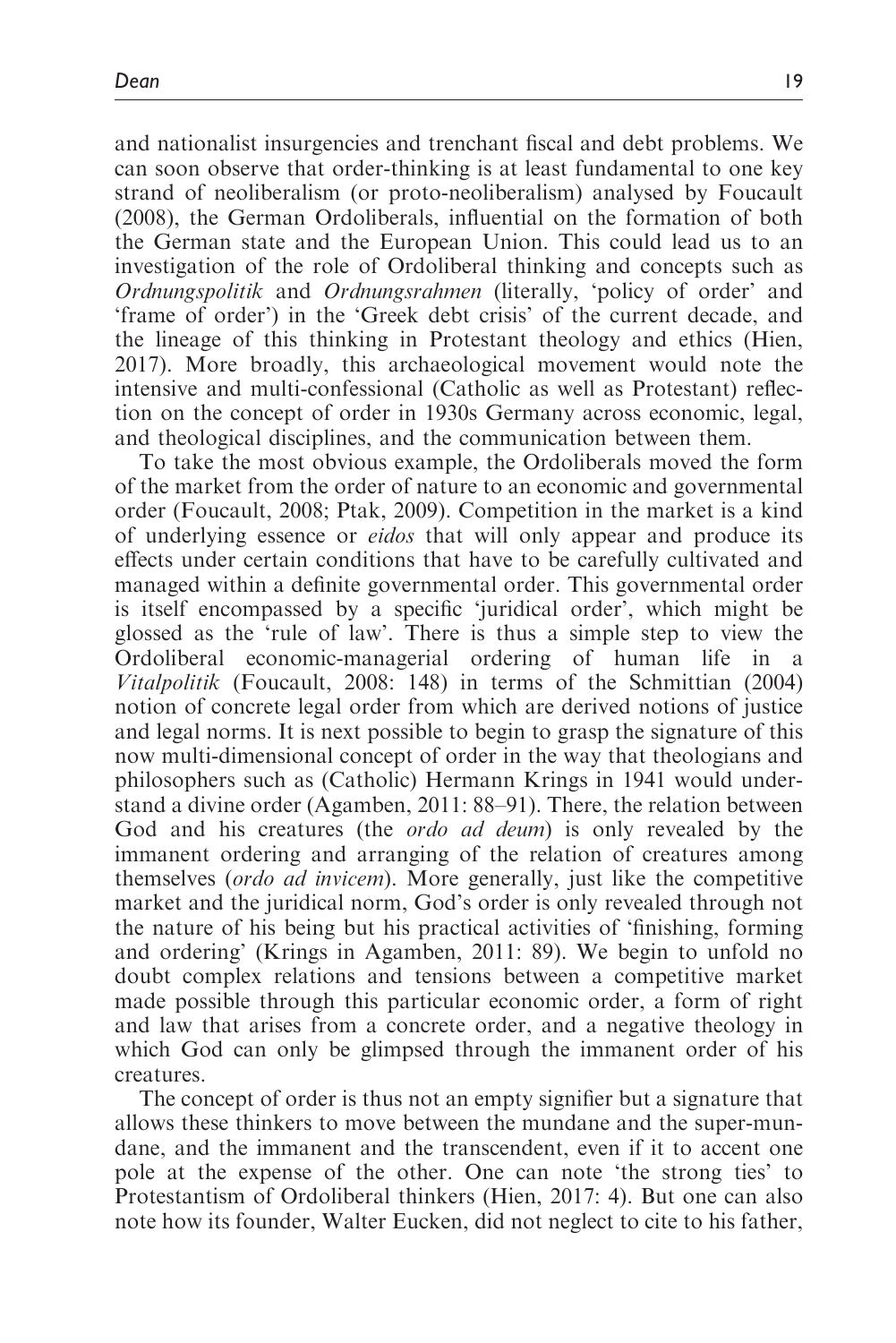R.C. Eucken, Nobel-prizewinning philosopher of religion, in the Foundations of Economics (1950: 325, 347), and found 'soulmates' in the Protestant priest and resistance activist Dietrich Bonhoeffer, and Constantin von Dietze, an economist and Protestant theologian and functionary. A key part of the movement toward the past concerning order must consider its provenance in medieval Scholasticism, Thomas Aquinas, and Augustine. There are also other branches of this genealogical tree that a conceptual economic theology of order could follow from Friedrich Hayek's conception of 'spontaneous social orders' to the Scottish Enlightenment father, Adam Ferguson (Hill, 2006), to Stoicism and deism. What is crucial is not to try to resolve all of this into a consistent lineage but to identify the signatures that give orientation to an entire semantic and discursive field, its conflicts, contradictions, and even caesurae and confessional oppositions, and make possible particular positions within that field.

Turning now to Benjamin's angel, who is swept toward the future while gazing on the past. Our exemplar here is the notion of providence. The term has a major presence in the discussion of fate in Stoic and other ancient philosophy from Chrysippus and Alexander of Aphrodisias to Plutarch (Agamben, 2011: 114–39). The elaboration of the providencefate distinction was bequeathed to Christian theology through Boethius's Consolations, which distinguished between providence as 'divine reason' itself and fate as 'the planned order inherent in things subject to change' (1969: 104). In Thomas Aquinas this is combined with a teleology in which the providence of first causes is designed to lead humans, through their free will or self-government, to their own salvation, thus already outlining the figure of liberal governing through the freedom of individuals, which will be taken up by studies of governmentality. Having established the necessary space of first causes as general laws, God, like the liberal sovereign or state, cannot revoke or change them. However, he can intervene in the contingent space of secondary causes; the preeminent form of this is the miracle and the means of this is grace and those who would administer it (angels, ministers or their agents, in both religious and political senses).

A theological genealogy of the economy and government could follow the trajectory of providence forward toward Pascal's discussion of 'sufficient grace' and Malebranche's treatise on nature and grace in the late 17th century and thence to the modern theory of democratic 'general will' formulated by Rousseau, on the one hand, and to the idea of l'ordre naturel of the Physiocrats on the other (Agamben, 2011: 262–73, 280–5). While its paradigmatic appearance is often thought to be Smith's 'invisible hand' (Hill, 2001), which appears as noted before in both providentialist and naturalist formulations, other important ones can be found. Reverend T.R. Malthus's (1982: 200–17) famous theodicy concerning the vice and misery caused by the tendency of the rate of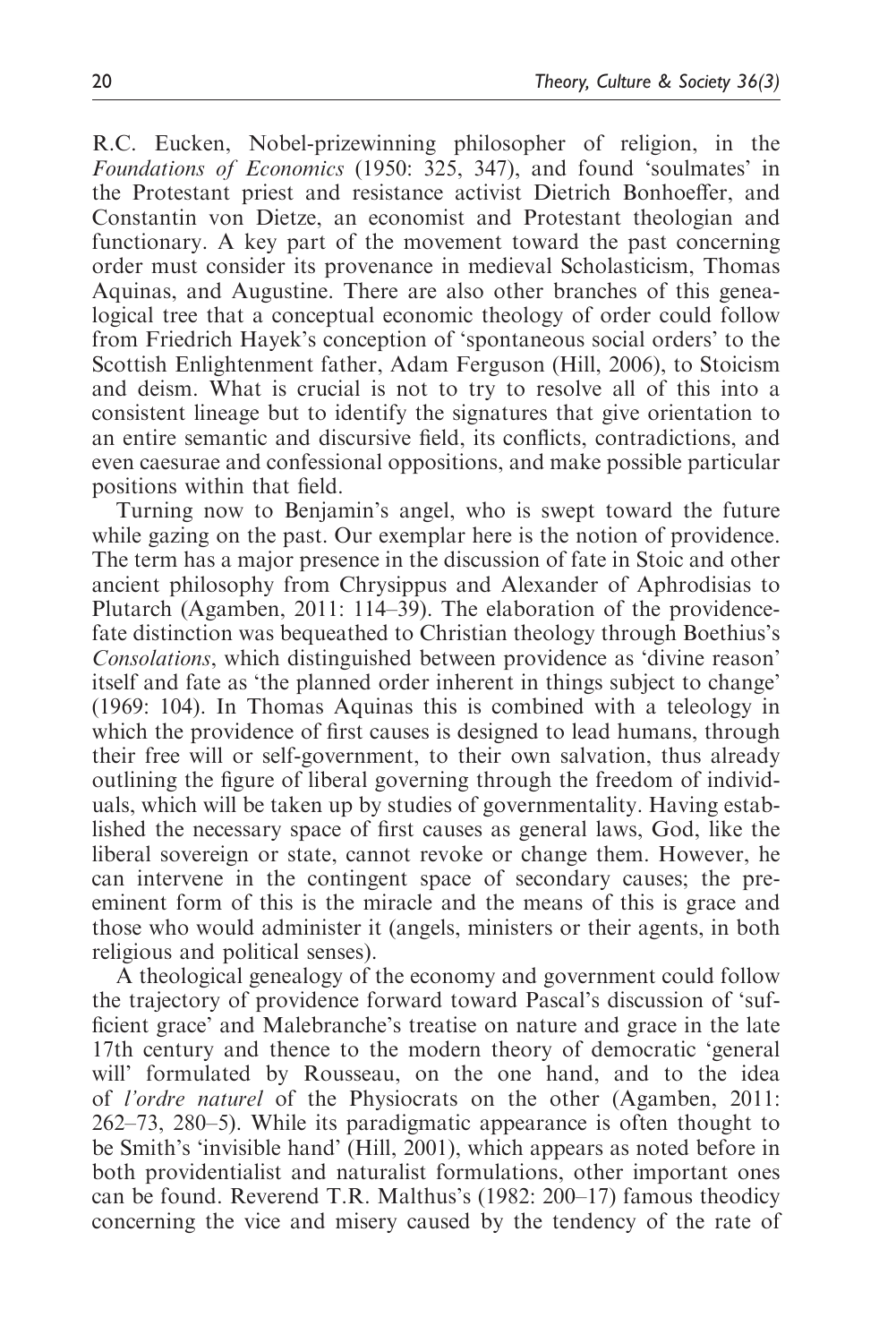growth of human population to outstrip its means of subsistence is of a more explicit Christian variety. The problem of government in such a framework becomes how the providential laws of the growth of population and subsistence teach us to align our individual conduct and our mode of public government with them.

It was in such a vein that Malthus argued for the abolition of poor relief as encouraging the poor to improvidently procreate, and, later, in favour of individual 'moral restraint' from such procreation. In order to avoid the catastrophic outcomes, such as war, famine and epidemics that would otherwise maintain an equilibrium of population and subsistence, and the vice of unnatural sex and birth control, both government and self-governing individuals would need to conduct themselves with unremitting labour, foresight, prudence and restraint (Tellmann, 2013; Dean, 1991, 2015). The ever-perilous fate of humankind often becomes the occasion for relearning this lesson, or at least for preaching it again. Milton Friedman's (2005) final intervention into public debate after Hurricane Katrina illustrated just this. In almost exactly Schmittian terms, he saw this 'emergency' as requiring a 'political miracle' to overcome the opposition of unions and to create a voucher system to extend the market regime of 'charter schools' in Louisiana and thus act as a 'large-scale example of what the market can do for education when permitted to operate'. The emergency becomes the miracle that through God's grace we can learn to act in accordance with the providence of the market.

Neither way of approaching the present implies a necessary theological continuity. It is rather a matter of identifying exemplars, like Kuhnian paradigms (Agamben, 2011: 11–12), that are a condition of innovation and experimentation. But the ruptures at each point in the series are never total, given that concepts such as order and providence continue to act as signatures that move fields of concepts across multiple domains without materially altering the relations of which they are a part. The thesis thus advanced is that oikonomia, providence and order, having answered questions about divine rule and human salvation for almost two millennia, relatively recently entered into the service of modern civil government and thence the liberal and neoliberal arts of government in the form of an economic rationality.

# Whither the Political?

This paper argued for and exemplified economic theology as an analytical strategy with two arms, an institutional economic theology that investigates the relationship between the ecclesiastical economy of the pastorate and the market economy and a conceptual economic theology that investigates the transfer of concepts under signatures such as of oikonomia, order and providence, from ancient household economics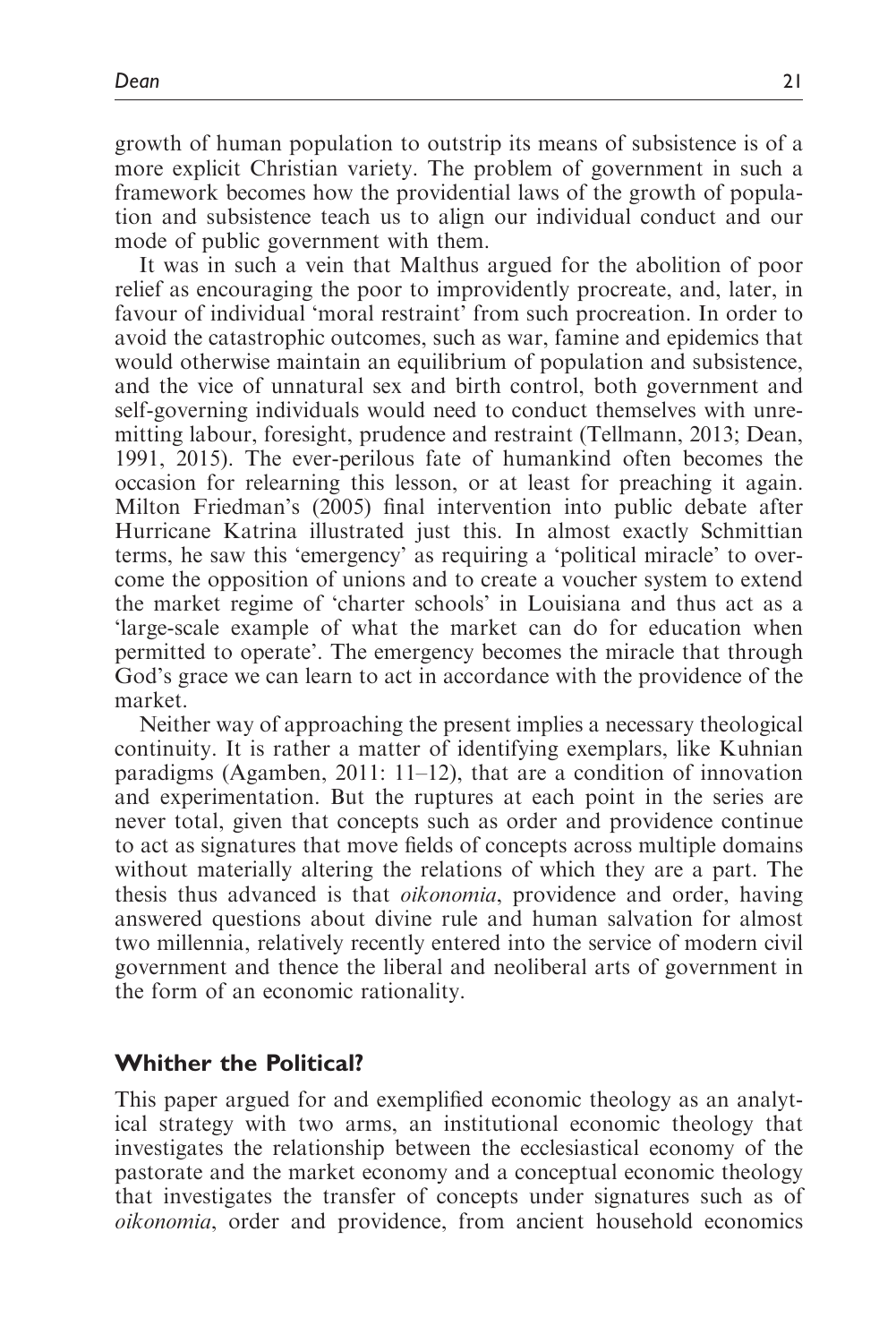through the Christian tradition to modern economic-governmental discourses. It considered the theological impossibility of 'economic theology' via the lessons of the Schmitt-Peterson debate on the closure of political theology, arguing that economic theology is both the arcana of 20th-century debates on political theology and a key to understanding contemporary political action as liturgy. Archaeology recovers the archai preceding the 'moment of arising' or 'emergence' of the split of economy and theology, that allow us to grasp the fundamental figure of economic governing that is conducted in relation to a productive and generative field of immanence in a vicarious fashion on behalf of a transcendent domain of providential sovereignty manifest in natural laws, ideal forms and orders. From an economic-theological point of view, the transcendent unity, however, is not the source of economic governing but that which the latter presupposes as its necessary foundation.

This paper has addressed the question of the relationship between economic theology and political theology not as a fundamental opposition but rather as a field of relations, tensions and fusing between two poles. As an impolitical theology, economic theology stands in opposition to political theology while itself remaining political. One movement within this field is the neutralization of the political by which political questions of the good life are converted into apparently unpolitical ones of economic management. The theological genealogy supports the critique of Schmitt's 'strongest version of the secularization thesis' (Blumenberg, 1985: 92). That critique has shown – after, as we have seen, Peterson, but also Kantorowicz and Jan Assman (Herrero, 2017: 36–7) – how there can be a theological adoption of political/economic concepts as well as the reverse. Economic theology defines a field of possibilities, not a unilinear historical process. But perhaps the more challenging question is: if a kind of theological economy today has come to occupy much of the domain of the political, to where has Peterson's Christian 'political action' manifest in the liturgies of the Church migrated? One answer is that it remains firmly in the political domain as the assemblies, acclamations, oaths of office, vows, pledges, and ceremonies of democratic public life (Dean, 2017b). Rather than being merely residual symbols, these political liturgies glorify and distribute sovereignty and serve to identify ruler and the ruled. Another part of the answer to that question would be that participatory social media today retain elements of more classical political assembly and religious liturgy, such as acclamation, that have proven amenable to the techniques of manipulation characteristic of 'digital marketing' as witnessed in many of the controversies over the 2016 US presidential election (Dean, 2017a, 2018). Our present then appears as one caught within a vicious circle between a thorough-going economic neutralization of the political and the new liturgical dispositive whose proliferation of acclamations ('liking', 'friending', and other posts) provide the possibility for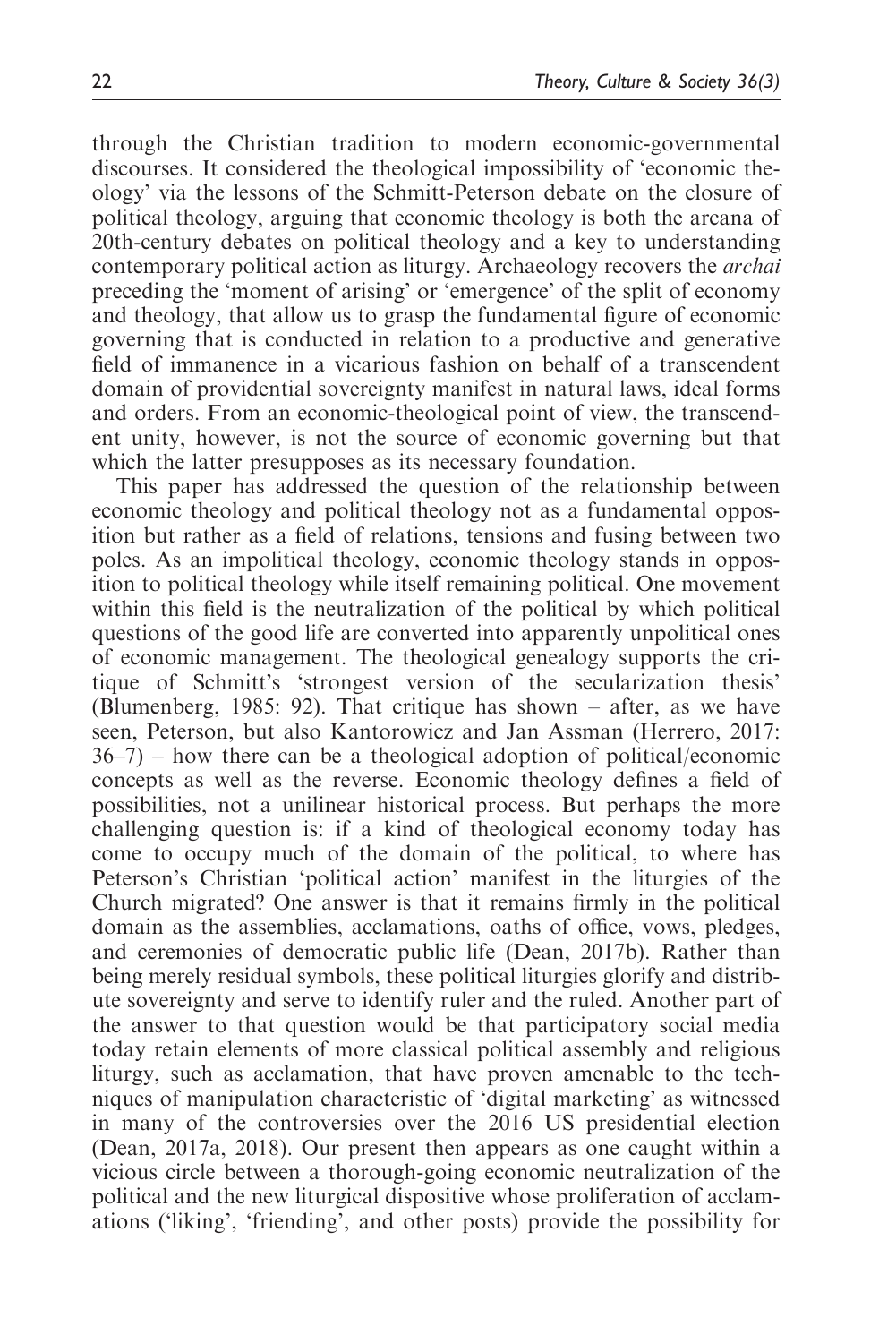not simply the manufacture of consent, as it did in the public-opinion formation of the mass media, but also for the 'manufacture of contempt' from the evanescent and volatile swings of public mood recorded on social media. And, of course, those acclamations are proving immensely profitable.

The post-structuralist moment in theory with its dispositives and similar figures (the assemblage, the network, even the complex system) fully embraced the 'economic logic' first manifest in the Trinitarian oikonomia. We might say that the early Christians were the first poststructuralists. As a figure of complex, plural, interdependent and heterogeneous elements that nonetheless form a unity ungrounded in an order transcendent to itself, the Holy Trinity marked one of the first, and perhaps most influential, applications of the logic of the dispositive in the Occident. In this respect, poststructuralism proved not only a truly economic theory but also a theological one. Unfortunately, as a consequence, that theory was unable to make intelligible the way various dispositives presupposed and constituted a transcendent horizon of, for example, sovereignty, nation, and state, and the practices of glorification that sustain it. It was condemned to assiduously describing the immanent governmental rationalities of contemporary liberalism and thoroughly unable to grasp our challenge today, the relation between such 'economizing' logics that have come to occupy and neutralize the political and the liturgical practices and powers that, it might be said, have gone viral.

### ORCID iD

Mitchell Dean **b** <http://orcid.org/0000-0002-5213-2115>

#### **References**

- Agamben, Giorgio (2009) The Signature of All Things: On Method. New York: Zone Books.
- Agamben, Giorgio (2011) The Kingdom and the Glory: For a Theological Genealogy of Economy and Government. Stanford, CA: Stanford University Press.
- Arendt, Hannah (1998) The Human Condition (Second Edition). Chicago, IL: University of Chicago Press.
- Blumenberg, Hans (1985) The Legitimacy of the Modern Age. Cambridge, MA: MIT Press.
- Boethius (1969) The Consolation of Philosophy. Harmondsworth: Penguin.
- Boland, Tom and Griffin, Ray (2017) The purgatorial ethic and the spirit of welfare. Journal of Classical Sociology. DOI: 10.1177/1468795X17722079.
- Carrette, Jeremy (2013) Foucault, religion and pastoral power. In: Falzon, Christopher, O'Leary, Timothy, and Sawicki, Jana (eds) A Companion to Foucault. Chichester: Wiley-Blackwell.
- Dean, Mitchell (1991) The Constitution of Poverty: Toward a Genealogy of Liberal Governance. London: Routledge.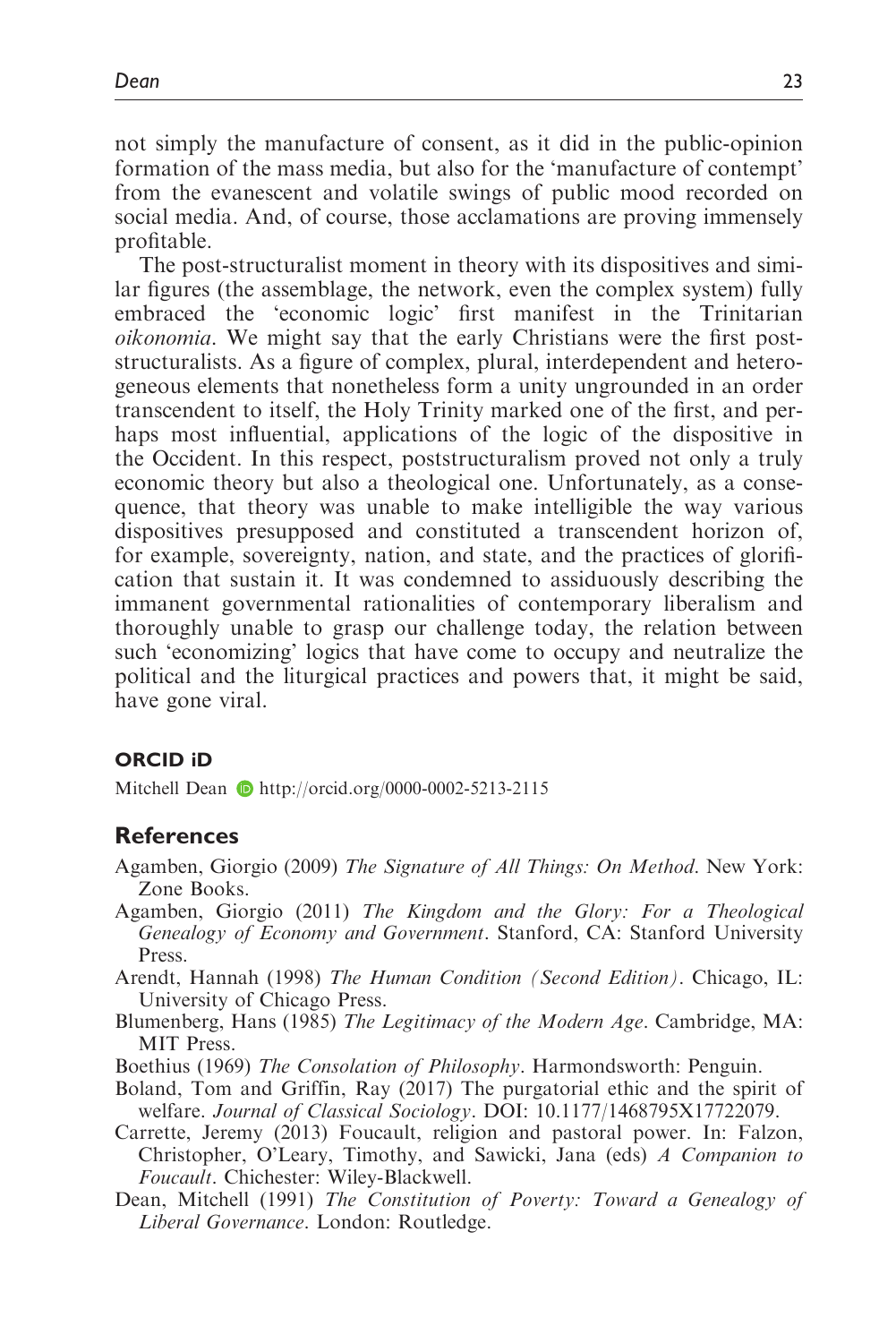- Dean, Mitchell (2012) Governmentality meets theology: 'The king reigns, but he does not govern'. Theory, Culture & Society 29(3): 145-158.
- Dean, Mitchell (2015) The Malthus effect: Population and the liberal government of life. *Economy & Society* 44(1): 18–39.
- Dean, Mitchell (2017a) Political acclamation, social media and the public mood. European Journal of Social Theory 20(3): 417–434.
- Dean, Mitchell (2017b) Three forms of democratic political acclamation. Telos 197: 9–32.
- Dean, Mitchell (2018) The dark arts reach the internet. TELOSscope, 27 March. Available at:<http://www.telospress.com/the-dark-arts-reach-the-internet/> (accessed 2 May 2018).
- Erlanger, Steve (2018) Fight over values risks a 'European civil war', Macron says. New York Times, 18 April. Available at: [https://www.nytimes.com/](https://www.nytimes.com/2018/04/17/world/europe/macron-european-parliament-strasbourg.html) [2018/04/17/world/europe/macron-european-parliament-strasbourg.html](https://www.nytimes.com/2018/04/17/world/europe/macron-european-parliament-strasbourg.html) (accessed 2 May 2018).
- Eucken, Walter (1950) The Foundation of Economics. London: William Hodge.
- Foucault, Michel (2001) The Essential Works 1954–1984, Vol. 3: Power. London: Allen Lane.
- Foucault, Michel (2007) Security, Territory, Population: Lectures at the Collège de France, 1977–1978. London: Palgrave Macmillan.
- Foucault, Michel (2008) The Birth of Biopolitics: Lectures at the Collège de France, 1978–1979. London: Palgrave Macmillan.
- Friedman, Milton (2005) The promise of vouchers. Wall Street Journal, 5 December. Available at: [http://www.edreform.com/Resources/Editorials/?](http://www.edreform.com/Resources/Editorials/?The_Promise_of_Vouchers&year2005) The Promise of Vouchers&year=[2005](http://www.edreform.com/Resources/Editorials/?The_Promise_of_Vouchers&year2005) (accessed 15 April 2011).
- Heron, Nicholas (2018) Liturgical Power: Between Economic and Political Theology. New York: Fordham University Press.
- Herrero, Montserrat (2017) Sacrament and oath: A theological-political displacement. *Political Theology* 19(1): 35–49.
- Hien, Josef (2017) The religious foundations of the European crisis. *Journal of* Common Market Studies. Epub ahead of print 10 September 2017. DOI: 10.1111/jcms.12635.
- Hill, Lisa (2001) The hidden theology of Adam Smith. European Journal of the History of Economy Thought 8(1): 1–29.
- Hill, Lisa (2006) The Passionate Society: The Social, Political and Moral Thought of Adam Ferguson. Dordrecht: Springer.
- Kantorowicz, Ernst H. (1946) Laudes Regiae: A Study in Liturgical Acclamations and Mediaeval Ruler Worship. Berkeley, CA: University of California Press.
- Kantorowicz, Ernst H. (1955) Mysteries of state: An absolutist concept and its late mediaeval origins. Harvard Theological Review 48(1): 65–91.
- Konings, Martijn (2016) The spirit of austerity. Journal of Cultural Economy 9(1): 86–100.
- Leshem, Dotan (2016) The Origins of Neoliberalism: Modeling the Economy from Jesus to Foucault. New York: Columbia University Press.
- Malthus, Thomas (1982) An Essay on the Principle of Population. Harmondsworth: Penguin.
- Mondzain, Marie-José (2005) Image, Icon, Economy: The Byzantine Origins of the Contemporary Imaginary. Stanford, CA: Stanford University Press.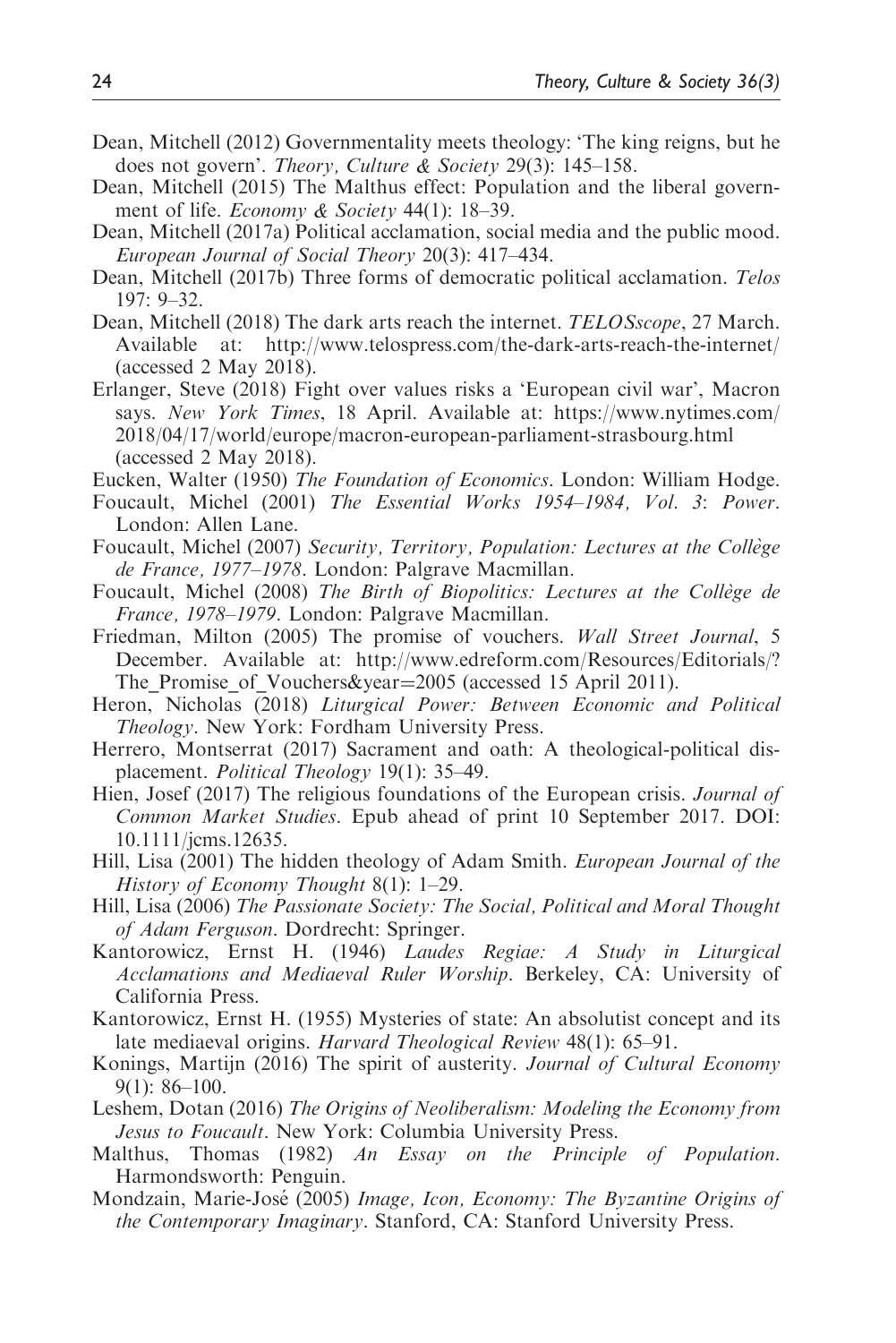- Nelson, Robert H. (2004) What is economic theology? Princeton Seminary Bulletin (New Series) 25(1): 58–79.
- Nelson, Robert H. (2017) Lutheranism and the Nordic Spirit of Social Democracy: A Different Protestant Ethic. Aarhus: Aarhus University Press.
- Palaver, Wolfgang (2017) Faith and trust. Paper presented at Economic Theology Workshop, Copenhagen Business School, 8–10 July.
- Peterson, Erik (2011) Theological Tractates. Stanford, CA: Stanford University Press.
- Ptak, Ralf (2009) Neoliberalism in Germany: Revisiting the Ordoliberal foundations of the social market economy. In: Mirowski, Philip and Plehwe, Dieter (eds) The Road from Mont Pelerin: the Making of the Neoliberal Thought Collective. Cambridge, MA: Harvard University Press.
- Rust, Jennifer (2017) The stripping of the altars. Syndicate, 22 February. Available at: [https://syndicate.network/symposia/theology/the-origins-of](https://syndicate.network/symposia/theology/the-origins-of-neoliberalism/)[neoliberalism/](https://syndicate.network/symposia/theology/the-origins-of-neoliberalism/) (accessed 5 May 2017).
- Rüstow, Alexander von (1942) Appendix: General sociological causes of the economic disintegration and possibilities of reconstruction. In: Röpke, Wilhelm (ed.) International Economic Disintegration. London: William Hodge.
- Schmitt, Carl (1996 [1923]) Roman Catholicism and Political Form. Westport, CT: Greenwood Press.
- Schmitt, Carl (2004) On the Three Types of Juristic Thought. Westport, CT: Praeger Press.
- Schmitt, Carl (2005 [1922]) Political Theology: Four Chapters on the Concept of Sovereignty. Chicago: University of Chicago Press.
- Singh, Devin (2015) Eusebius as political theologian: The legend continues. Harvard Theological Review 108(1): 129–154.
- Singh, Devin (2018) Divine Currency: The Theological Power of Money in the West. Stanford, CA: Stanford University Press.
- Smith, Adam (1976) An Inquiry into the Nature and Causes of the Wealth of Nations, 2 vols. London: Oxford University Press.
- Smith, Adam (2002) The Theory of Moral Sentiments. Cambridge: Cambridge University Press.
- Tellmann, Ute (2013) Catastrophic populations and the fear of the future: Malthus and the genealogy of liberal economy. Theory, Culture  $\&$  Society 30(2): 132–155.
- Ulmen, Gary (1985) The sociology of the state: Carl Schmitt and Max Weber. State, Culture, and Society 1(2): 3–57.
- Ulmen, Gary (1996) Introduction. In: Schmitt, Carl, Roman Catholicism and Political Form. Westport, CT: Greenwood Press.
- Weber, Max (1948) The social psychology of world religions. In: Gerth, H.H., and Mills, C. Wright (eds) From Max Weber. London: Routledge and Kegan Paul.
- Weber, Max (1985) The Protestant Ethic and the Spirit of Capitalism. London: Unwin.
- Whyte, Jessica (2013) 'The king reigns but he does not govern': Thinking sovereignty and government with Agamben, Rousseau and Foucault. In: Frost, Tom (ed.) Giorgio Agamben: Legal, Political and Philosophical Perspectives. London: Routledge.